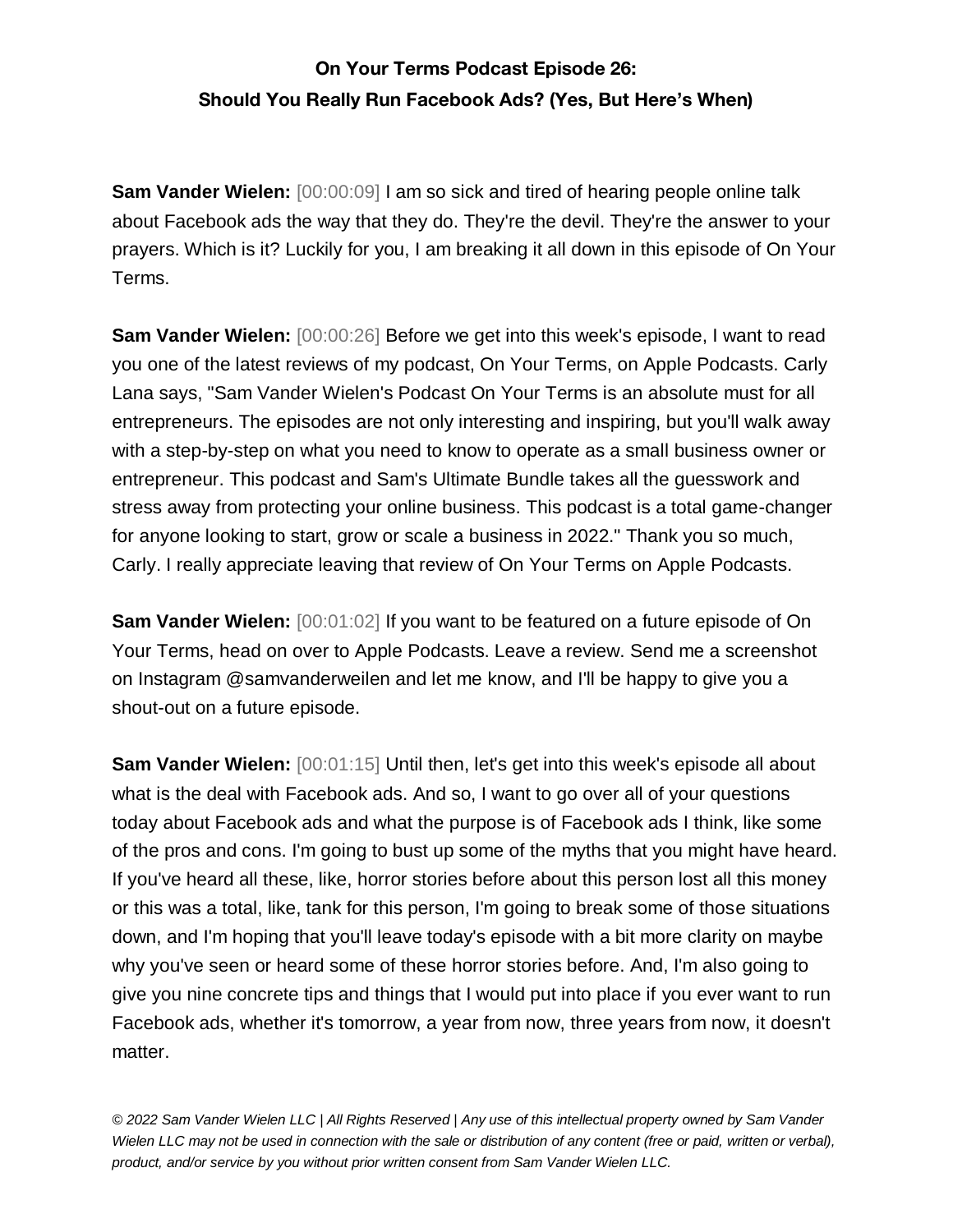**Sam Vander Wielen:** [00:02:01] I'm also hoping to just, like, make you feel a little bit better about whatever decision you make in your business in general, really about anything but in particular about Facebook ads today. Yet, there is no one way to do this, right? I call this podcast On Your Terms for a reason. I really strongly believe in this. It's like the ethos of my business. And so, there are so many ways to do this. I break down my own personal journey with Facebook ads, what's been great about it, what's been really hard about it, and how I got into it.

**Sam Vander Wielen:** [00:02:32] And, I also share with you how I waited years and years before I got into Facebook Adland, right? And if I were to do it all over again, I would do every single thing that I tell you in this episode. I have learned a lot of things the hard way. I like to think that I've spent the money to help you figure stuff out and be more efficient with it. And so, today's episode is going to be really helpful for you, if you're just curious about Facebook ads, if you run them now, if you're thinking about it in the future. So with that, let's get into this episode of On Your Terms.

**Sam Vander Wielen:** [00:03:04] So if I had a dollar for every time that somebody told me, like, "My business isn't working really well or I wish I was making more sales, I'm not working with enough people. You know, what I think I'll do? I'm going to start Facebook ads." Well, then I could take all those dollars and I could put them towards my own Facebook ads. I'll be here all week.

**Sam Vander Wielen:** [00:03:22] All right. So, anyway, I can't tell you how many times I have heard from people, and you probably have to and maybe even thought this because I used to think this too, that if something's not working in your business, then the answer to your little business prayers might be Facebook ads, right? If something's not selling enough, you throw Facebook ads at it. If you want to create a passive product, you think, "How am I going to sell this? Oh, well, I'll just start Facebook ads," and then, like, somehow it'll magically sell.

**Sam Vander Wielen:** [00:03:49] It's really similar to the logic that we all use when we start our businesses and we, you know, pop up our websites for the first time, and then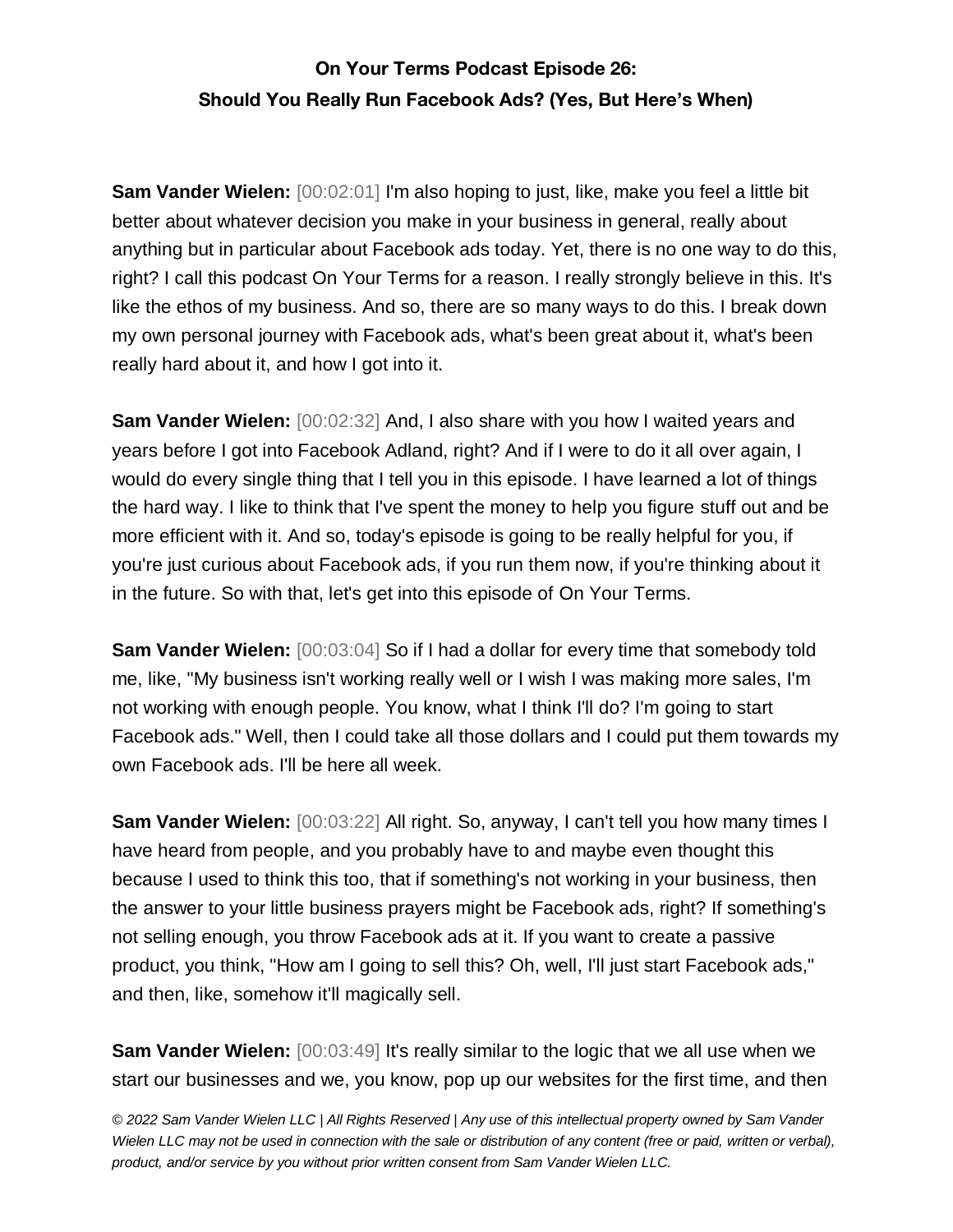we're like, "Okay, I hit publish on this blog post. Like, why aren't all the inquiries rolling in? Why has the New York Times not calling me for a quote? I don't understand. I hit publish on my website."

**Sam Vander Wielen:** [00:04:06] I think there's just so much of this. Like, we don't - we sometimes think that the product that we create, and I don't mean like just the literal product that you sell but like your website or the actual product or a piece of content, will just somehow magnetically and naturally attract people to it. And we don't realize that creating that thing, whatever that end thing is, is really just the beginning of this process of figuring out even more steps of how to bring people to it, how to lead people naturally to the water to get them to drink. But we don't just put a glass of water out and everybody just starts drinking out of it.

**Sam Vander Wielen:** [00:04:43] So, I see that a lot with Facebook ads in terms of people expecting it to just naturally attract people in or naturally work or something like this. And I also think that people think that even once they've got a successful business that you can just, like, turn on Facebook ads, right? So, maybe you've already started working with clients, you're already coaching people and you're like, "I don't feel like having to talk about this stuff on Instagram anymore. I'll just start Facebook ads and then everything will just happen naturally." No more sales, right? Or I don't have to be present in my business. I can take my foot off the gas.

**Sam Vander Wielen:**  $[00:05:19]$  I'm so excited to have this conversation with you today because I feel like I've thought all of these things in the past. I've gone through all of these myself, and I've seen so many other people go through it too.

**Sam Vander Wielen:**  $[00:05:30]$  I think overall when it comes to Facebook ads, there's just, like, two things going on. One is that people are throwing a lot of splashy things at you on Instagram, both from the ad side, right? Admittedly, people will be like, "Ads are the answer. The ads are amazing." And then, also from - I see it more, I guess, in the business coaching side where people use kind of like an anti-Facebook ads approach to get you to buy their thing instead. That's something that you see a lot in the online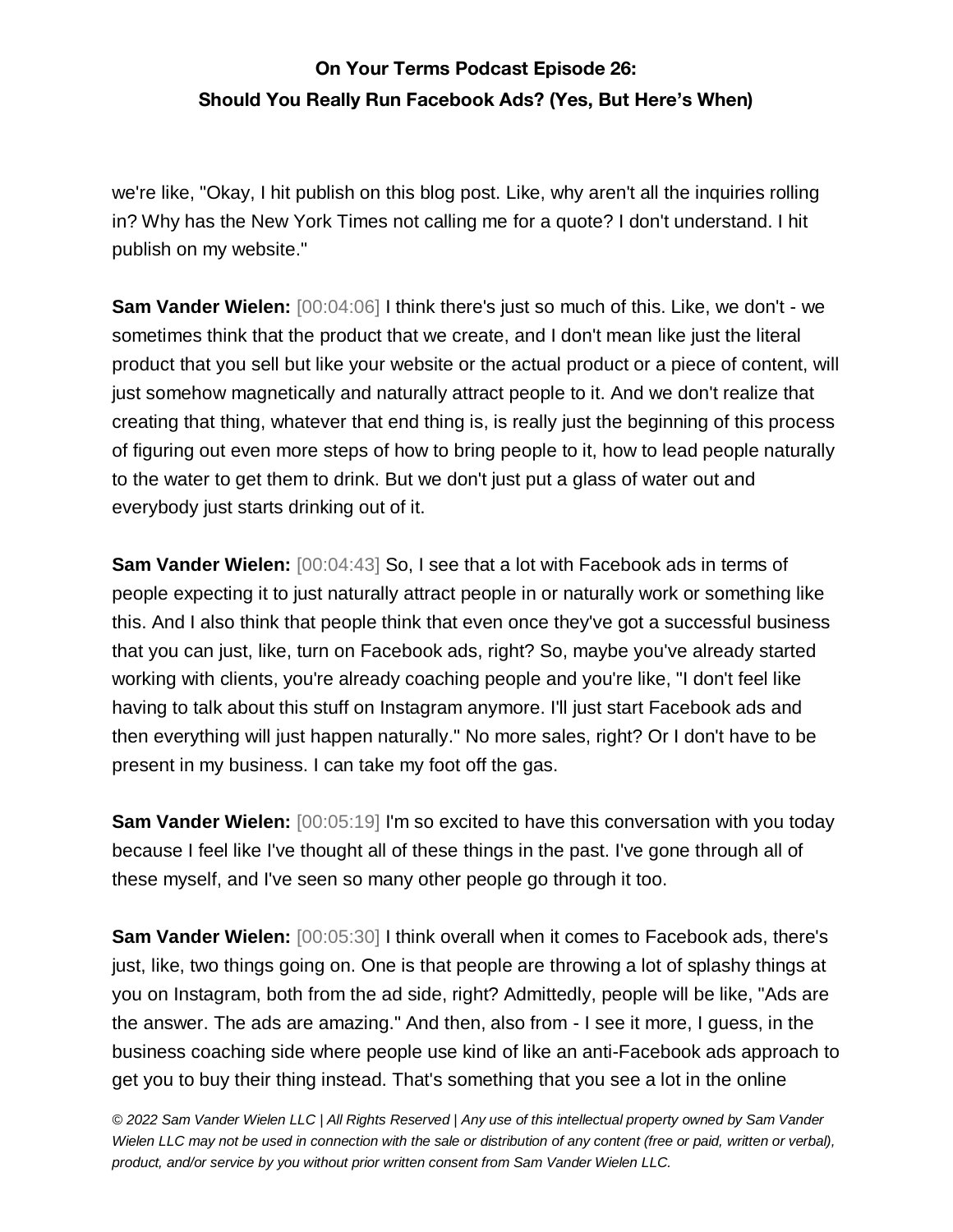business industry in general, is this like don't - you don't need a website, buy my business coaching package, or like you don't need Facebook ads, buy a funnel thing. Like, it always seems people are always shitting on one thing in order to get you to buy their thing.

**Sam Vander Wielen:** [00:06:11] And I just want you to keep that in mind when you're kind of consuming content of like, are they pooh-poohing one way of doing something just so that I get to buy their thing? Like, I think that's something that's helpful. Because the truth is that a lot of this stuff is helpful. Like, you need a website and it's great to run Facebook ads if you can, if you want to. We'll go over that today.

**Sam Vander Wielen:** [00:06:31] You know, it's great to run a funnel or not run a funnel. Like, there's just not one way to do this stuff. It's not so black and white, and these things can't be discussed in such a vacuum, the way that they are on social media, and it just annoys the crap out of me, honestly.

**Sam Vander Wielen:** [00:06:47] So, I think there's just like a lot of black and white thinking, either people are, like, hardcore against them. And then, you also see - you know, sometimes I see people being a little too flippant about it, right? And, there are a lot of people just being like, "Yeah, you just got to try. It's got to start somewhere. Like, just start running ads and we'll see how it goes. If it doesn't work, you can pause them." I don't think that's good advice either, right? And, I think when people are against them too, like - they again are kind of using it as somehow to draw you in to something that they're advertising for themselves.

**Sam Vander Wielen:** [00:07:19] Can we all just take a moment by the way? I always talk to Ryan about this, my husband, Ryan. I always talked to him about this that, like, I find it so funny when I see so many people in the online business industry, shitting on Facebook ads because I'm like, "You guys realize, like, every business advertises, right?" Like, advertising is a normal way of running a business, right? Target runs commercials. Nordstrom runs commercials.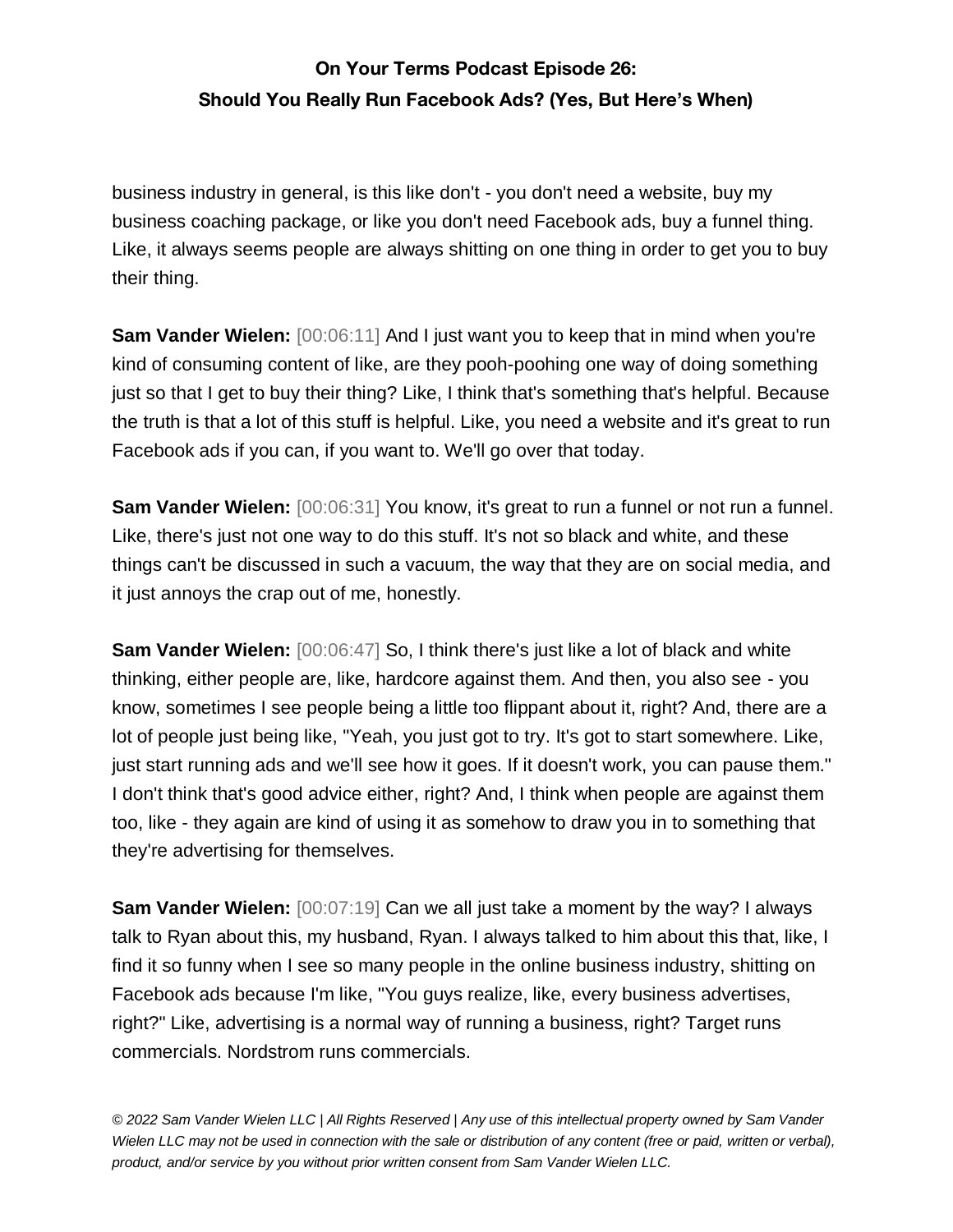**Sam Vander Wielen:** [00:07:45] We were in the Hamptons this summer. There was an entire bus, like a bus that people could take, I don't know, from somewhere, and Nordstrom had wrapped the entire bus in an advertisement to bring people to the Hamptons.

**Sam Vander Wielen:** [00:07:56] And, you know, I'm just looking around that we're constantly hit with advertisements. Facebook ads are just one form of advertisement, and I don't understand, I've said this in previous episodes, like I don't understand. Sometimes I feel like the online business industry shoots itself in the foot of, like, why we want to be taken seriously. We fight to, like, with our families or friends or former coworkers or something like this to be seen and felt as legitimate in their eyes. And then, we do stuff like this, where we're like crapping on Facebook, and I just don't get it. I'm like, "Why? It's advertising. What's so wrong about it?"

**Sam Vander Wielen:** [00:08:30] Now we can put aside all the issues on Facebook and, you know, watching the social network and people's addiction to social media. And, like, that would be 100 new podcast episodes for a different day. But I'm just saying in terms of advertising, I don't understand what the big deal is. If you don't want to run them, don't run them. If you want to run them, run them. So, I'm not here to tell you today that you should. I'm not here to tell you you shouldn't. I just wanted to kind of have a more open discussion as to, like, what really, you know, should be going on in your business in order to run them successfully.

**Sam Vander Wielen:** [00:09:02] I've seen some real nightmare situations, so I'm going to share some of those with you today of just a little bit about my experience with Facebook ads and what I've seen in the industry, and I'm hoping that this episode will just kind of like cut through some of the noise and some of the motivated reasoning, to be honest, that's thrown your way to tell you to invest or not invest in them either way.

**Sam Vander Wielen:** [00:09:23] So, basically, what we're going to be talking about today is that there are so many different ways and reasons to run Facebook ads. And what I'm hoping is that, in today's episode, that you'll, first of all, see, maybe get a little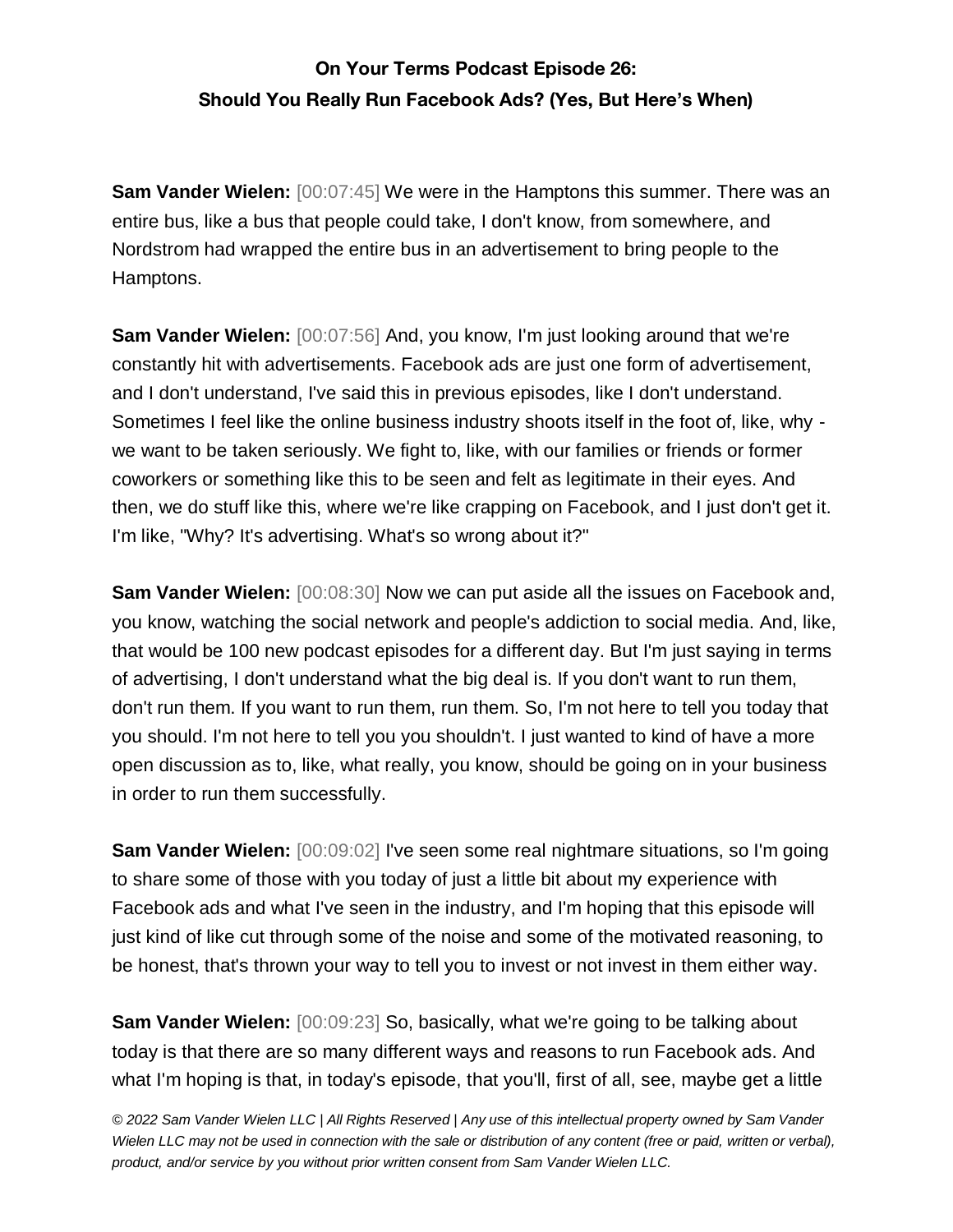bit more clarity as to whether or not you even want them, whether it would be helpful to your business, but also if it is something that you're interested in, then what things do you need to have in place in your business in order to successfully run Facebook ads?

**Sam Vander Wielen:** [00:09:50] There are many, many different ways to do this. You can run Facebook ads for anything, from things like awareness of your business, your brand, or your products. Familiarity. I can never say that word. So, to become aware of your brand and for people to be familiar with you and to hear about it constantly. Really, that top of mind sales situation. Also, to make sales, right? People just run Facebook ads to run sales all the time. And for things like opt-ins, right? Getting people to opt into your freebies, to listen to your podcast, to watch your webinar, whatever, and to nurture your audience, last but not least. But nurturing your audience is an important part of running Facebook ads. It's not a part that I hear a lot of people talking about, so I'll be really excited to chat with you about this today.

**Sam Vander Wielen:** [00:10:35] So, there's also the all-of-the-above combined approach, which is the one that I take. So, I'll share openly throughout this episode about, you know, kind of what I do, what I have done to get things in place in terms of running ads because I've been running ads for now, like, for a year and a half-ish.

**Sam Vander Wielen:** [00:10:50] So, basically ads need - Facebook ads need a pathway, right? They need a funnel. In my opinion, the main reason that Facebook ads don't work or the reason that you or haven't worked for certain people is that people don't run them with intention and they don't run them through a pathway. People think that if they just put these ads up, the people will come, kind of what I was talking about at the beginning of this episode. And, ads really need a pathway.

**Sam Vander Wielen:** [00:11:19] For example, I had a friend years ago who, I mean, this was like a long time ago. She invested in Facebook ads to run Facebook ads to her free discovery calls. She was a coach. She would get on a sales call with someone, and then they would buy her program, and she just ran ads directly to the sales call. Now, imagine you being on Facebook or Instagram or whatever, you get hit with an ad from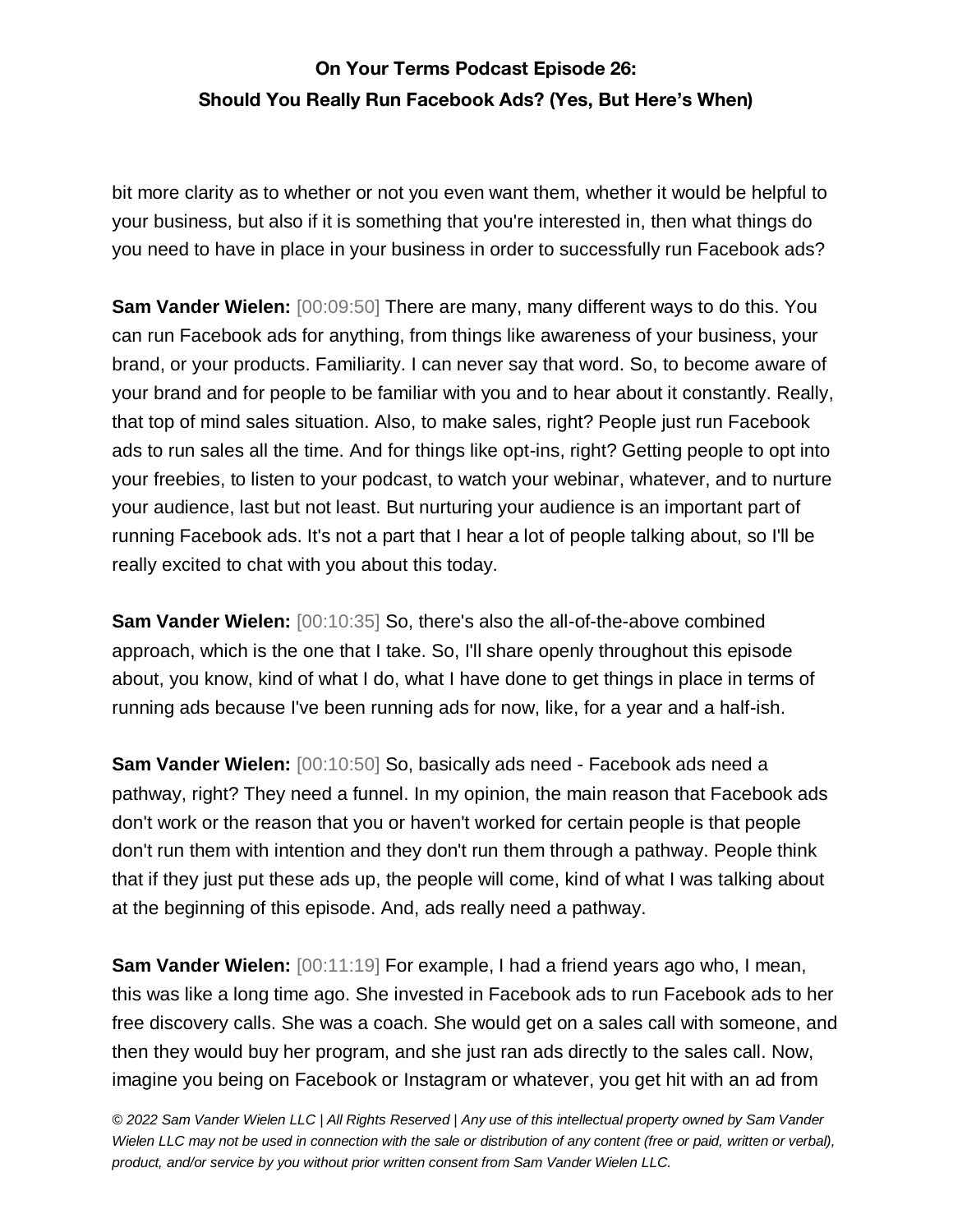somebody you don't know. Right? It might be a picture of them. I mean, it depends on what they're using for creative. And this copy in the post is just like directing you to book a call and you're like, for what, about what? Why? Is this me? I don't even know. I don't know who you are. I don't know what you do. Why would I want to get on the phone with you?

**Sam Vander Wielen:** [00:12:03] Not to mention the fact that running an ad to a free call is like a surefire way to get on free calls with a lot of people who are just seeking free calls. It shouldn't be that easy to get on the phone with you, and you can go back and listen to my sales call episode. Those are episodes 20 and 21 of On Your Terms. I talked about sales calls, but we don't want to just end up on the phone with just anybody, right? That's like a surefire way to waste your time and to not make very many sales and to not be able to grow your business because you're always on the phone with the wrong people. So we don't want to do that right, and we want to run Facebook ads with intention. So that's an example of where I saw that where it's just like it didn't really make sense.

**Sam Vander Wielen:** [00:12:40] I had another friend, though, on the flip side, who already had a very successful business, so she wasn't - the first friend I was talking about was running this because she wanted to generate more sales. She wasn't happy with the amount of sales she was making.

**Sam Vander Wielen:** [00:12:52] I had another friend, though, during that same time period who already was making a lot of money in her business, and she was like, "You know, I just don't feel like having to do all the work, to get people into my program all the time, so I'm just going to run ads to purchase this program." Right? And it was a total flop. The ads didn't work. Her program is super successful. She's an amazing coach. All of that stuff stayed the same. It's just that the ads don't work.

**Sam Vander Wielen:** [00:13:17] And then, that's why you end up hearing all of these horror stories from people about like, "Oh, this person lost 20 grand. This person lost 10 grand." Like, it's throwing money down the toilet. That's why you hear all of these stories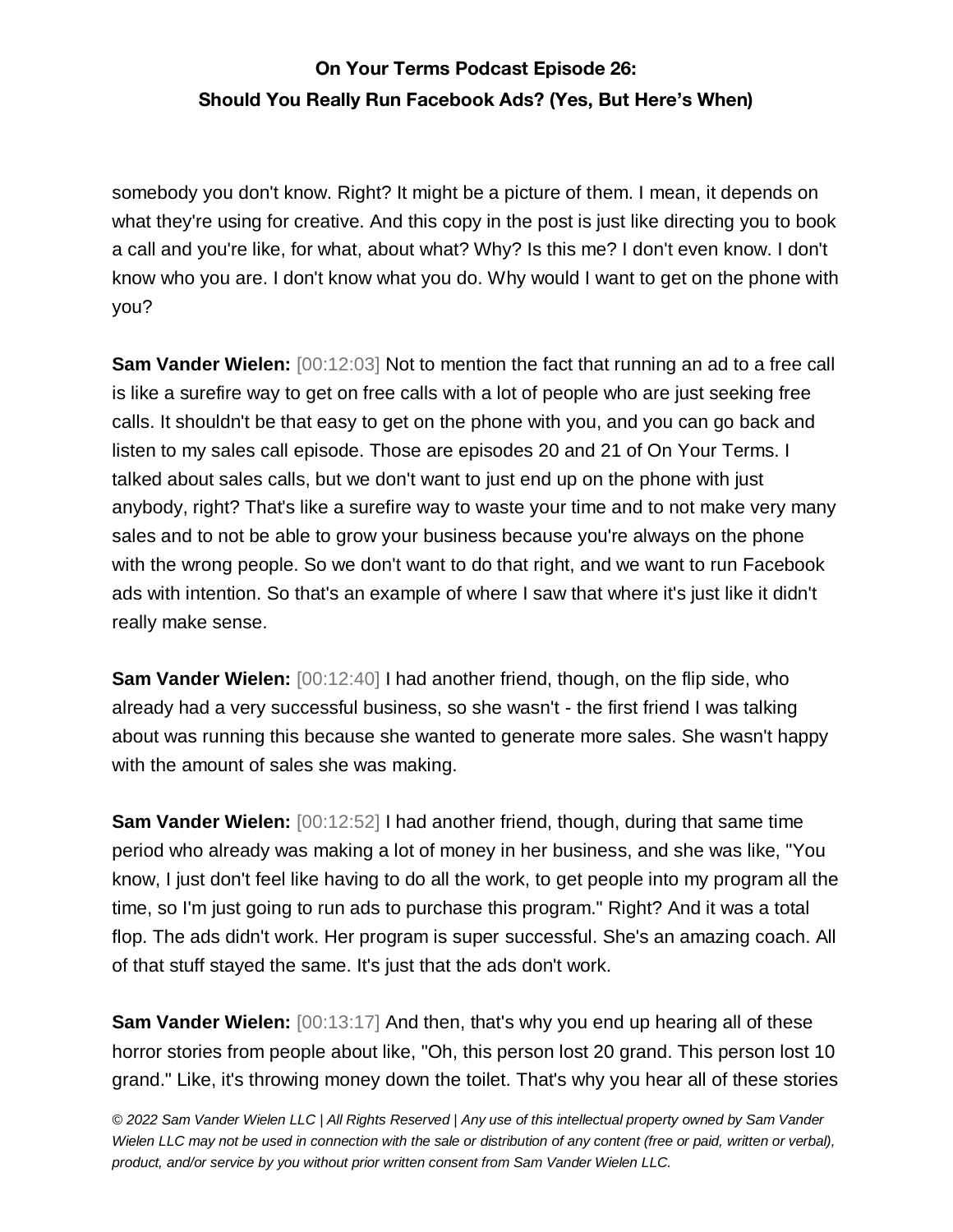because these stories all have a reason behind why the ads didn't work. It's not that ads don't work, it's that their ads didn't have any purpose or intention, or there was something off, right, something in their funnel wasn't working. Something in the product wasn't working. Something in the creative, the ad stuff that you see, the visuals, the copy wasn't working. It's not usually because ads themselves don't work. Any ad expert will tell you that.

**Sam Vander Wielen:** [00:14:00] So, the list can go on and on. I can tell you these stories all day long, and you'll hear horror stories left and right about people who've lost so much money with Facebook ads.

**Sam Vander Wielen:** [00:14:08] I, on the other hand, am somebody who could tell you mostly just success stories from my business's perspective about how incredible ads have been. And that doesn't mean that my Facebook ads and my experience with Facebook ads has been without any bumps along the road.

**Sam Vander Wielen:** [00:14:25] So, when I first started running Facebook ads about a year and a half ago, I started out by doing kind of a hybrid approach where I was making the creative myself. I was writing the copy, and the company that I was working with would at least just review them just to give some pointers and tips of like, "Oh, it's not good to say that in a Facebook ad because some things get rejected." And then, we would run these ads and they would help me to understand the audience and stuff like this.

**Sam Vander Wielen:** [00:14:51] So, when I first started running them, Facebook kept shutting down my ads account because Facebook is just finicky, right? It's all like run on these, like, AI, you know, algorithm things so they would catch certain words and they would think that it was spam. And they don't allow Facebook ads for MLM-type stuff so if you use money-like terminology, sometimes that can get to be an issue. There are all kinds of things, and I remember immediately being like, "Oh, my God, this is why I never wanted to do this. Everyone was right. Facebook ads are horrible. This was a terrible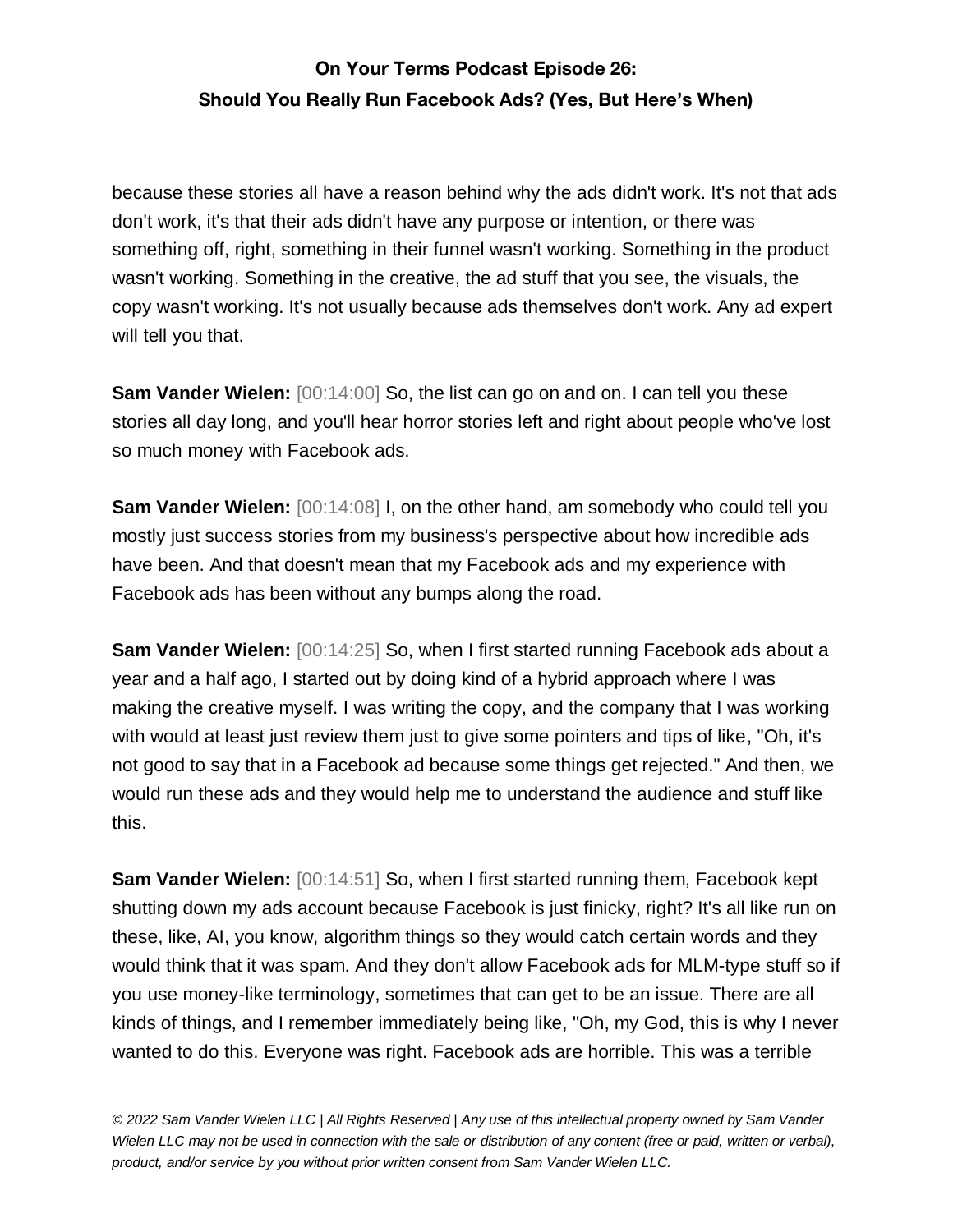mistake. I've wasted all of this money." And, I spiraled and went into all the mindset drama about it.

**Sam Vander Wielen:** [00:15:28] Over the next couple of weeks, I would say like a month or two, into running the Facebook ads, everything, we kind of got that stuff all ironed out. I understood what words I couldn't say. I understood how to phrase things. I started to learn some of the - more like visual trends at that time, which are not even trends anymore. And, I got my feet under me with Facebook ads.

**Sam Vander Wielen:** [00:15:50] Pretty quickly, because I already had a funnel in place that was selling really, really well, organically, pretty quickly, the ads worked. So, I was somebody who, like, I don't think you have to do this like me. You don't have to wait so long. But I was so scared and so resistant to it that I did wait a long time. But I think that because I did, my ads team tells me this all the time, my funnel was so, like, ironed out. It was successful. We knew it converted. We knew people loved the products, my Ultimate Bundle. And we also knew that the webinar was really good. That was the freebie that was kind of leading them in. We knew that it was good. We knew it converted. We knew that we hit people's questions and objections and all of these things, and we just had everything really well in place.

**Sam Vander Wielen:** [00:16:38] So, for me, going into Facebook Adland was really like pouring gasoline on an already roaring fire, but it just kind of made it like, whoosh, go up, right? It was a lot. So, it has definitely amplified, I would say. And it grows more and more and more over time. And then, the algorithm gets better and you, like, you start to learn more about audiences and, like, all of these things. And, I would say that the more I've done Facebook ads, I've also realized that how much about it is about creative, so about the visuals, the video, the photos that you see, and then also the copy that you see. Because you have to remember this is being shown to people who have no idea who you are. It's also being shown intentionally to people who do know who you are or at least, like, follow you or on your email list or something like this.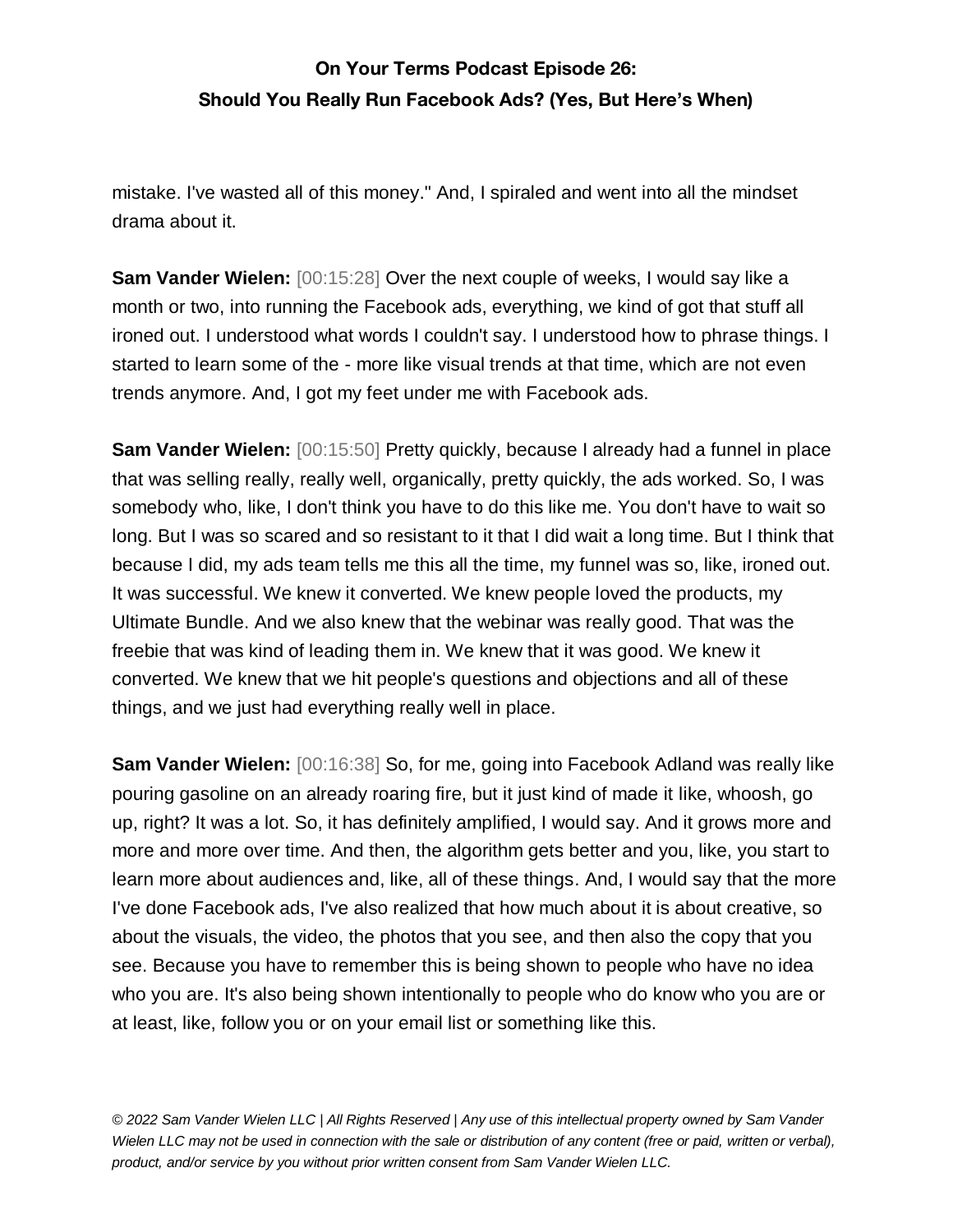**Sam Vander Wielen:** [00:17:26] So, you have a lot of work to do with ads. I think that's why it's - that's why people are wrong when they think that it's just like slap up an ad and everything works out because there's a lot of - there's a lot to it, there's a lot to it. It's very complicated, right?

**Sam Vander Wielen:** [00:17:42] So, ads have been great for me. They have also been a pain in the ass because you get nasty comments on your ads. And it's worth it. But it's just, I'm just being honest about some of the downsides. And it definitely increases the volume of your business. So, I think, like, I could also see a disaster for somebody who, you know, if I had done them any earlier, I don't think I would have had the infrastructure in place in my business on the back end, like the systems, the processes, the people, the team members to be able to deal with this level of volume.

**Sam Vander Wielen:** [00:18:18] Now, of course, if you're starting out, you haven't and, you know, your funnel's maybe a little smaller, like my funnel already had sold thousands of products and stuff by the time I started selling ads. Again, you don't have to wait that long, but I did. So, I think the amplification was only going to be more because I had already sold it a lot. But if I had started it earlier, I think it would have been more of a drip situation. So, you might not have the volume problem for a while, right? But that's hopefully the goal. And so, as it grew, I definitely needed to have things tight on my end in order to deal with all the stuff that came from this.

**Sam Vander Wielen:** [00:18:52] There are also times when things have changed. Like, algorithms have changed. All the privacy stuff has changed. The iOS changes. You know, there are - all of these things have changed. It's definitely an arena to go into if you're okay with things changing and with, like, being on your toes.

**Sam Vander Wielen:** [00:19:09] I really like that. I really like evolving and pivoting. It doesn't bother me at all. But if you're somebody who's like, I need everything to be the same for the next three years in order to feel comfortable, this is not for you. So, it's exciting to me. I love the innovation. I love, like, getting to problem solve with the team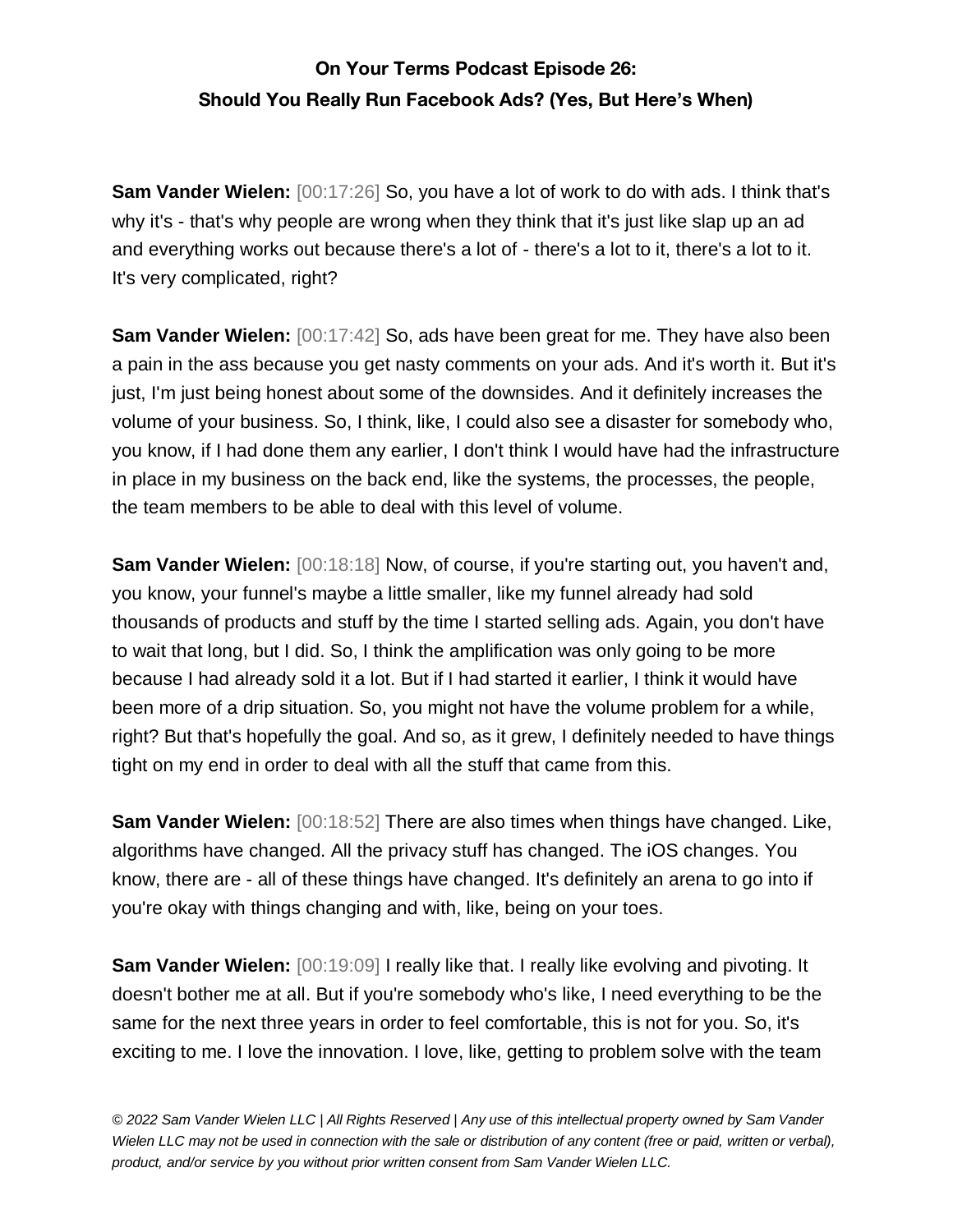all the time about this and to come up with ideas. I feel really creative about it. I have a lot of fun filming the ads.

**Sam Vander Wielen:** [00:19:32] So, that's kind of been my experience, both good and bad. It's helped the business a lot. There's definitely a lot to it, though. It's expensive, you know, yada yada. But the return is great, and so I deal with it. Again, it's a form of advertising. It's part of my advertising budget for the business. That's how I advertise because that's where my people are hanging out. I don't need a billboard on the highway, right? That wouldn't be very helpful for me. I don't need a commercial on TV. That's not going to be very helpful for me.

**Sam Vander Wielen:** [00:19:59] So, that's, again, why I don't really understand why people freak out about this because I'm like, "We're just advertising to our people, where our people hang out." I don't know. It doesn't seem that crazy to me.

**Sam Vander Wielen:** [00:20:08] So, with that all in mind, I would love to give you some of my best tips for how to approach Facebook ads, how to get certain things in place in your business if you want to run them, or maybe you're running them already, but you're not really seeing the results that you want. I think you would take a lot away from this.

**Sam Vander Wielen:** [00:20:27] So, first and foremost, let's remember what the purpose is of Facebook ads. The purpose of Facebook ads, in my - this is just my opinion. So, in my opinion, the purpose of Facebook ads is to stay top of mind, right? This kind of omnipresent top-of-mind marketing strategy where we have to remember that people are not only inundated with your quote-unquote competitors or I guess there are other people who do what you do. But they're also just inundated with a billion other thoughts in their mind, let alone images and messages on social media. Right?

**Sam Vander Wielen:** [00:21:03] So, right after they see your latest post, they're getting hit with an ad from Olipop and then, you know, one for Branch Furniture and then another one for Grove Collaborative. Like, they're seeing so much. And, I think when we think about our businesses, you know, they're very big in our minds, but then we kind of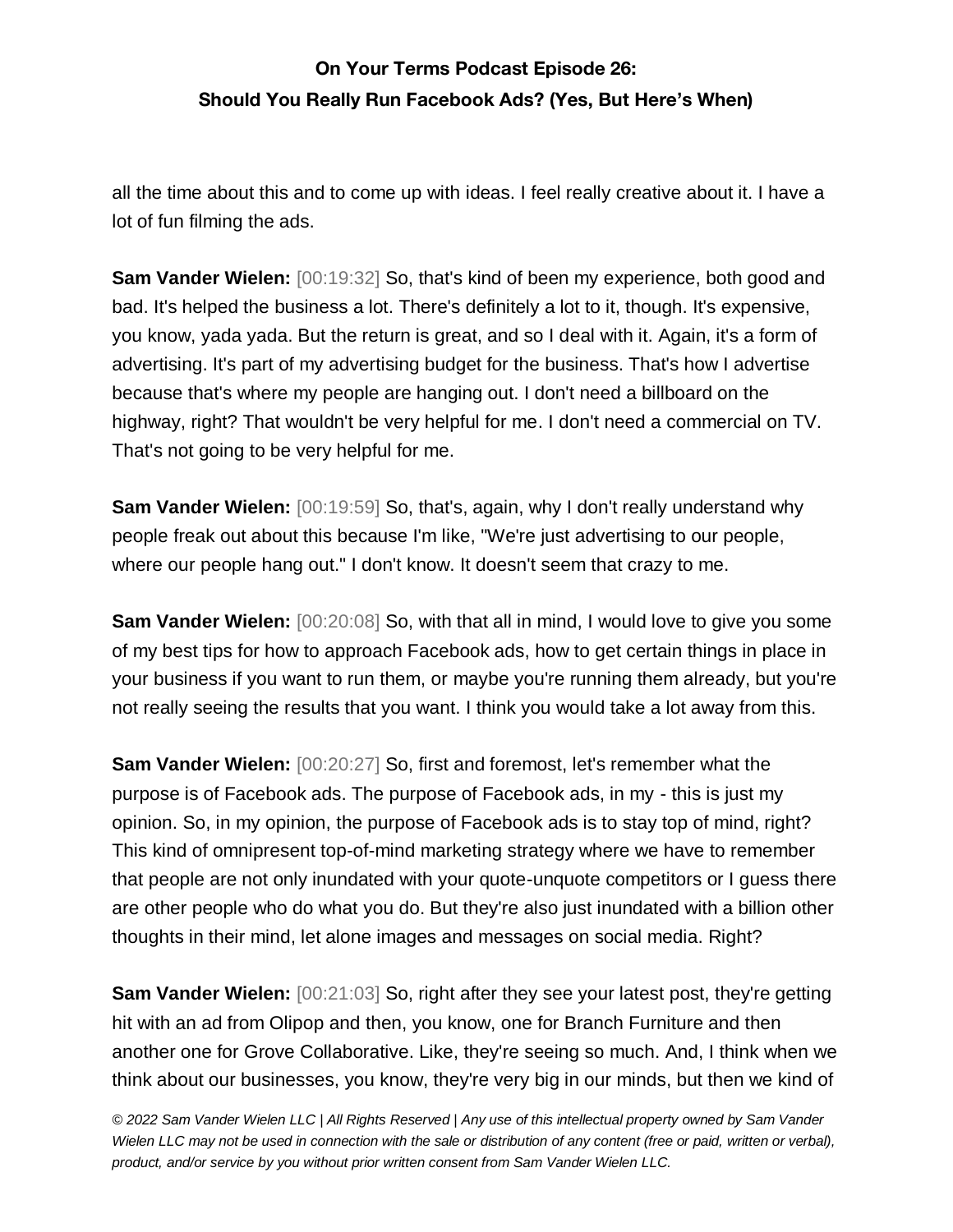forget how little it is in everybody else's mind because you're carrying this around. It's like your baby, or maybe you're your non-human baby if you have human babies. So, you know, you're carrying this around and you - it's very top of mind for you. And I think sometimes it can be hard to remember that you're not necessarily top of mind for everybody else, naturally.

**Sam Vander Wielen:** [00:21:42] So, Facebook ads are just one way to kind of like basically reshuffle yourself back to the top of someone's inbox, right? You're kind of bumping your business all the time to the back of somebody or to the top of somebody's inbox and you're getting to the top of their mind, right? So, they're seeing your ads. It's repetitive. We know that things that are repetitive become more normal and accepted, right, and familiar. So, this person's name becomes familiar. Maybe the name of your product or your program becomes like second nature to them. They know who you are. Your name is synonymous. I've talked about this a lot, too. Like, getting to that place where your name is synonymous with the thing that you do is a really, really helpful thing in online business. So, one way we can do that is through Facebook ads.

**Sam Vander Wielen:**  $[00:22:31]$  I also think they can be attention-grabbing because I always think about how we're targeting people with ads who may follow us already and maybe have some level. Like, they're a little bit familiar with us, but we also are landing in front of people who have never heard of you before at all.

**Sam Vander Wielen:** [00:22:48] And, I always think about this, like with what I do in particular, because it's, you know, I get it. It's not like - it's boring and it's dry, right, typically speaking. I think I tried to make it as interesting as humanly possible.

**Sam Vander Wielen:** [00:23:01] But, with something that I do, people might not want to follow somebody like me on social media. They might think I just want to get my contract and be done with it. Like, I don't need to hear about this, right, or, like, who wants to follow a lawyer? I've heard that one before.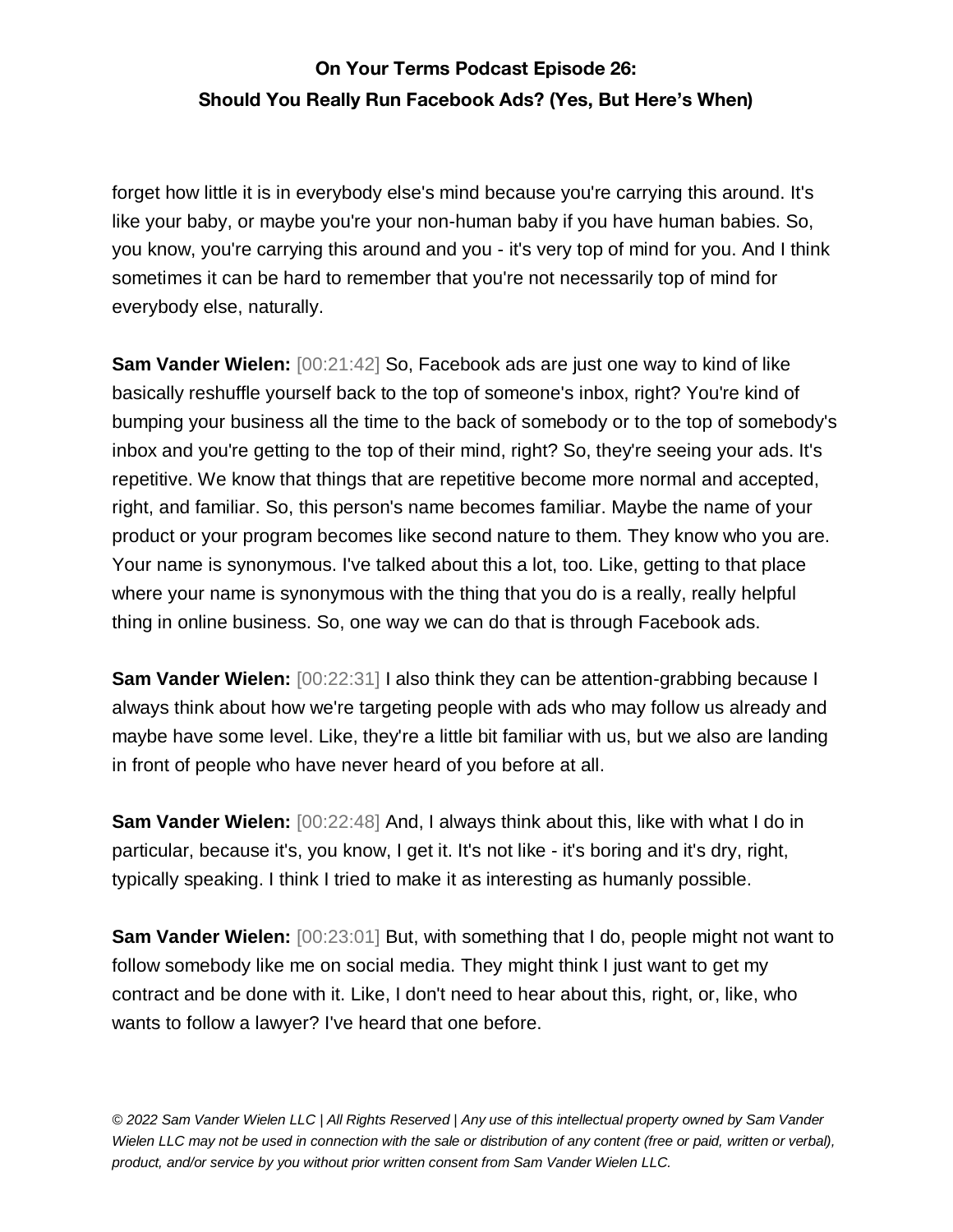**Sam Vander Wielen:** [00:23:16] So, I think, you know, depending on what you do, you might face that kind of attitude from somebody. But I sometimes think that ads are a nice way that we can break those barriers. So, I very intentionally, and this is like hat tip right here, I very intentionally use playful and casual and fun ads as a way of getting people's attention, but also in breaking down that barrier because that is such a core part of my business anyway, right? It's such a core part of my business for people to realize like, "Oh, I thought you were going to be this like stuffy lawyer. And in fact, you're like pretty down to earth and you can break things down in a casual way." "Yeah, that's me. That's my brand. That's my actual product." That's what your experience is going to be like if you buy the Ultimate Bundle. You don't, like, all of a sudden come into and face the stuffy lawyer like you're with me.

**Sam Vander Wielen:** [00:24:02] So, I think, I always think of the ads are kind of like the first time we meet at a party. And, you're like, "Oh, she's not that bad. I was kind of, you know, I came in with some, maybe some judgments and some preconceived notions. It's not that bad." So, that's one thing.

**Sam Vander Wielen:** [00:24:15] The other thing is that you can grab their attention with maybe something that they didn't know or weren't aware of. Oftentimes, I think one of the best ways to grab somebody's attention is either by busting a myth or by telling them something that they didn't know they didn't even know, right? So, particularly in my industry, it can be really helpful to be like, "Hey, did you know that you even have to do this?" Or like, "Have you been having these thoughts? But you weren't sure where, you know, you could go to get them solved, like where to get your contract. I can help." So, just kind of, I think, breaking down some of those barriers can be a great way through Facebook ads to get their attention.

**Sam Vander Wielen:** [00:24:51] I would also say that we can build new awareness. So, there might not be - there might be people on Instagram or Facebook who might not even know that someone like you exists. So, one thing that I hear a lot from people who get served with my ads, they'll send me a message and be like, you know, I had all of these questions, but I had no idea that somebody like you even existed, or I had all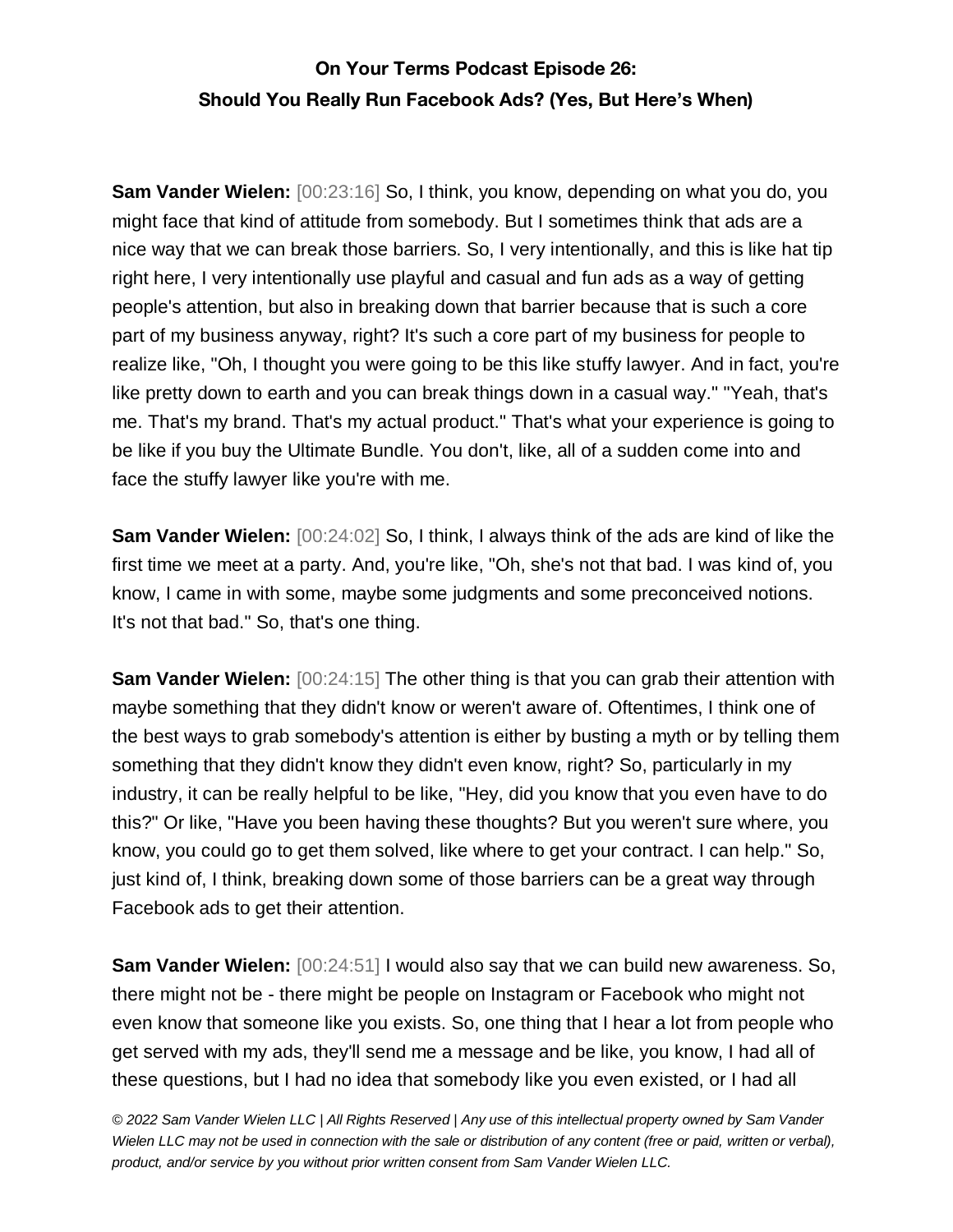these questions, and I wasn't sure if there was somebody who specifically focused on online business. And then, boom, there you were in my Instagram feed. So, there can just be this like new awareness and that people didn't even know they needed to know about or that you existed. And that's great.

**Sam Vander Wielen:** [00:25:25] I also think the Facebook ads, one of the other lost purposes that I'll share with you, is that I think Facebook ads can be the closer. So, Facebook ads, I think, can also help you to close the deal. When people have been following you, they have been checking out your product or program for a million years and then now they're like, "You know what? I hear about this thing all the time." You hit them at the right moment when they actually need something, right, or when whatever it becomes available, or it's like, now's the time that works for them to need your product and they get served with your ad, and boom. Or maybe it's something's on sale or there's a promotion, and they see it at the right time.

**Sam Vander Wielen:** [00:25:59] So, I think that those, to me, are the main purposes of running Facebook ads.

**Sam Vander Wielen:** [00:26:09] Have you ever felt lost about where to begin with the legal side of protecting your online business? Some people say you can just wing it at the beginning and get officially set up later. Not a good idea, by the way. Whether you're afraid to even start working with clients because you don't want to do something wrong legally and then get in trouble, or your business is growing and you sort of forgot to take care of the legal pieces, I've got you. I don't want you to live in fear of the internet police coming after you and your business, but you do have to do certain things and get certain things in place in order to legally and safely run your business online.

**Sam Vander Wielen:** [00:26:42] As much as it just feels like an unregulated Wild Wild West online, that is very much not the case. As an attorney-turned entrepreneur and former corporate litigator, I can assure you that there are rules. There are real steps that everybody who runs or starts an online business needs to take. And, you're not behind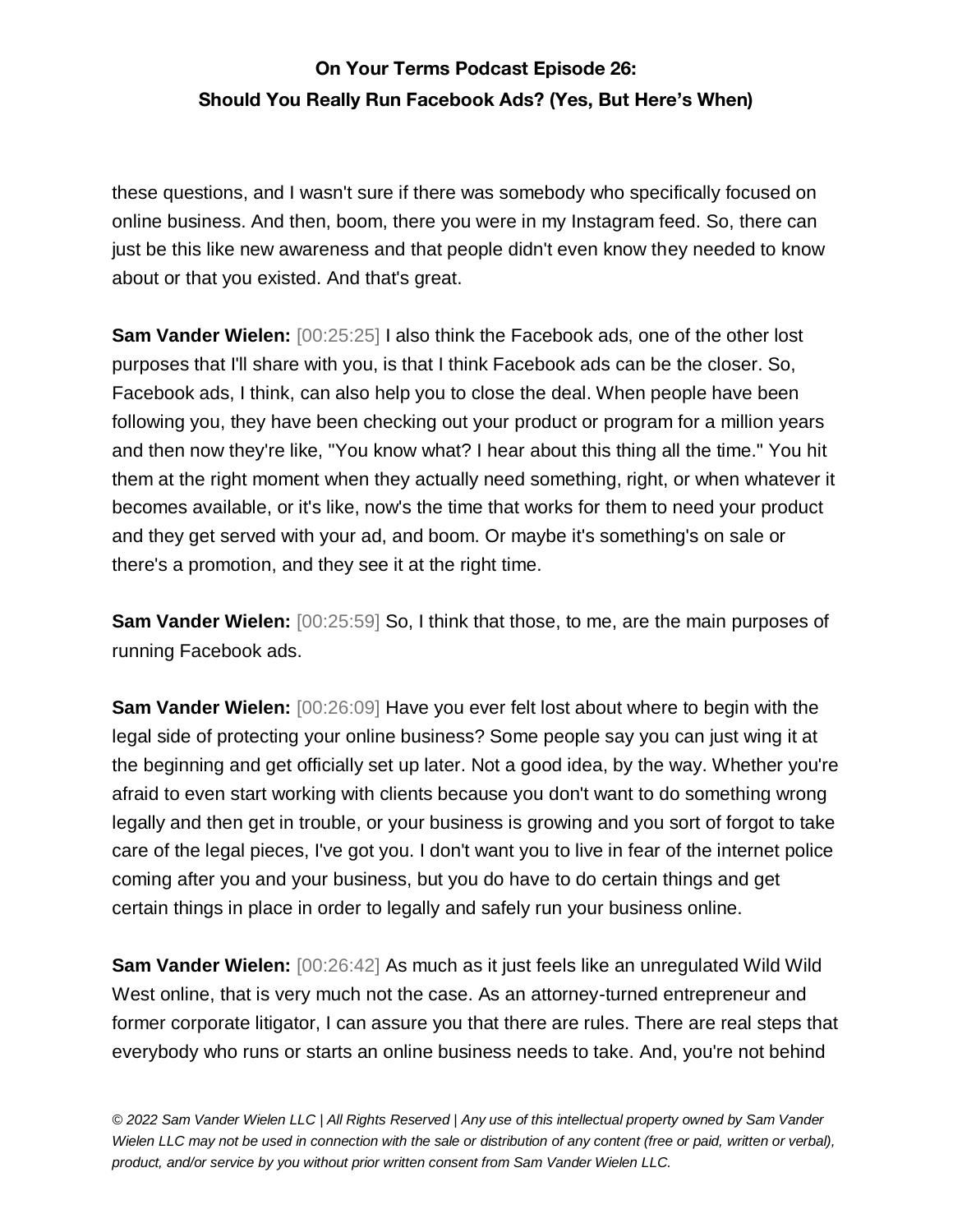at all. We can get you set up in following the rules right away. In fact, we can even do it today.

[00:27:05] I want to teach you the five very simple steps to take to legally protect and grow your online business. You don't need an MBA to be a successful entrepreneur and stay out of legal hot water, but you do need to dot your legal i's and cross your t's in a few key areas that can't be skipped. That's exactly what I'll teach you in my free onehour legal workshop called Five Steps To Legally Protect And Grow Your Online Business. Just head to mylegalworkshop.com, drop in your email address, pick the time, and I'll send you a link to watch the workshop video whenever you have time. This is the best place to begin if you're just getting started legally legitimizing your business, so head on over to mylegalworkshop.com and sign up to watch Five Steps To Legally Protect And Grow Your Online Business now.

**Sam Vander Wielen:** [00:27:49] So, when can Facebook ads be helpful in your business? In my opinion, controversial opinion alert, I think the Facebook ads are really only helpful to somebody once their business or product and program if they're running ads to it is proven. So, I think that you have to have created a product, sold that product, actually have, like, social feedback about that product, right? Have some social proof.

**Sam Vander Wielen:** [00:28:16] And then, there has to be a pathway to that product other than you just directly selling it one-off because there's going to have to be, if you want to run ads, they're going to have to be additional steps. You're not just going to run ads to someone. They're going to be like, "Oh, I'll buy that." That really only works in the true e-commerce business, in my opinion, of somebody selling, you know, a shirt or a mug or whatever, and they hit you with the right ad and you're like, I always wanted this thing or you were talking about it and your phone was listening to you, and then they serve you with an ad about it. So, I think that works really well for them.

**Sam Vander Wielen:**  $[00:28:48]$  I think for most of you, you're probably in the service industry and so I don't think it works very well for the service industries. So, with that, I would say a business or product that is proven a funnel or pathway that's been built to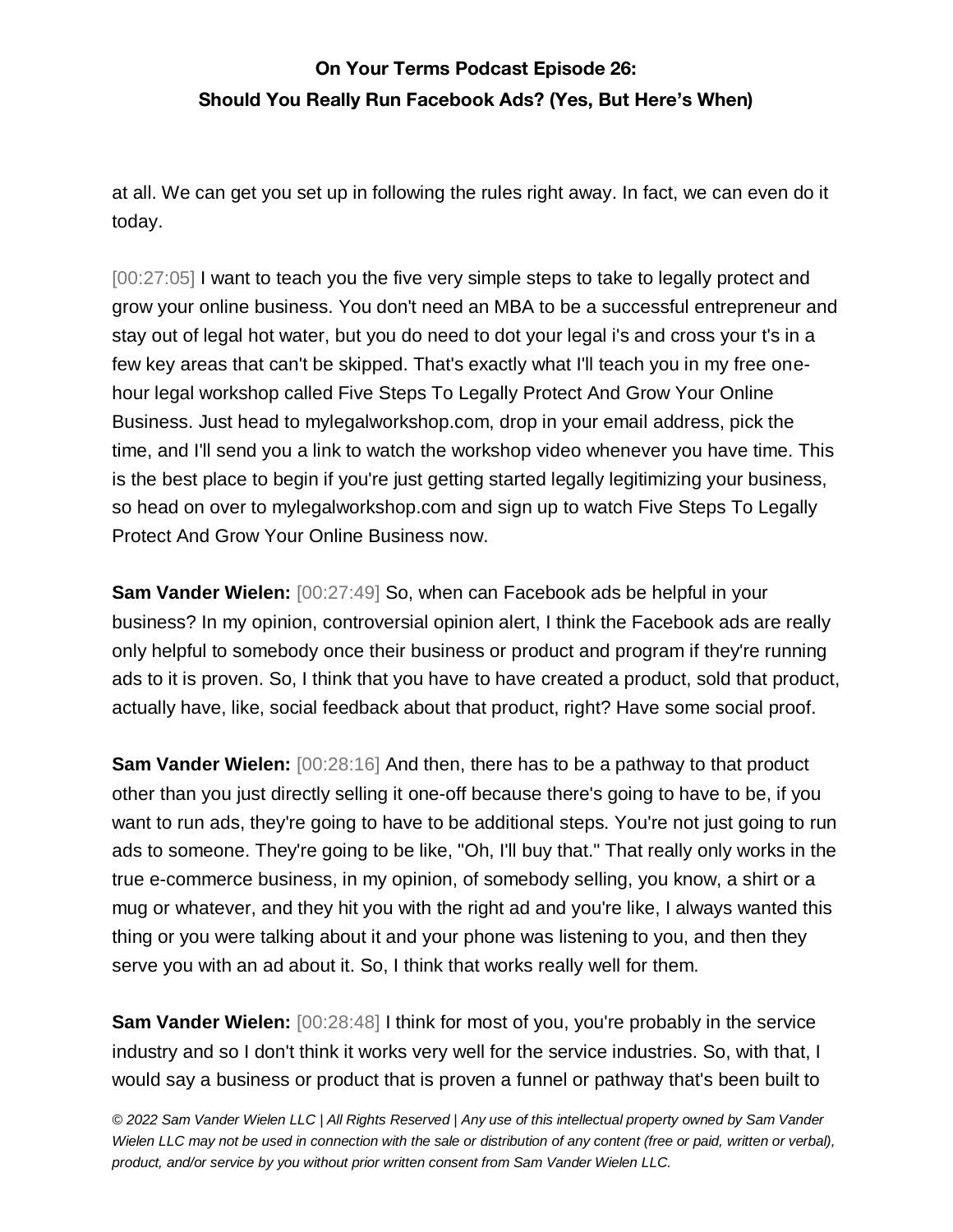that product that's already converting, it's already working. And then, Facebook ads would basically just pour gasoline on it.

**Sam Vander Wielen:** [00:29:08] I think that another great time if you're somebody who has that, if you have the product or program that's proven now, another great time to run Facebook ads, in my opinion, is when you don't want to be so ever-present on social media. But, please don't mistake me that by saying. Look, I am not saying that you do not need to be on social media once you run Facebook ads, it's just that it's not as bad. Let's just put it that way.

**Sam Vander Wielen:** [00:29:34] So, it went from, for me, at least having to do kind of like a daily training on Instagram, you know daily posting, Facebook groups, Facebook Lives, Instagram, I was like, "Oh, my gosh, so much content." And that was like what I would call fast content, like content that goes down the toilet, like things that disappear, like stories. And so, it was a lot of that. And, I think what was really cool is seeing that Facebook ads took some of that pressure off. But hang in there and listen to the rest of this episode because there's a really big but to this one that you need to know about that's very, very crucial. And, you do not want to make this mistake. I have learned this, and so I'm going to share it with you in a couple of minutes. But, please don't misunderstand me that I'm saying you don't have to be on Facebook or on social media. It's just that you don't have to be quite as present and always on the app as you might be right now if you're not running ads.

**Sam Vander Wielen:** [00:30:27] Okay. So, what things then do you need to have in place in order to successfully run Facebook ads now or in the future? So, even if you're not in the place right now to run Facebook ads, these are the things that I would be working on, if I were you, to do them in the future even if you don't end up doing it. None of these things are going to hurt you, so I would just do them anyway. But if you want to run Facebook ads, I would really do this.

**Sam Vander Wielen:** [00:30:51] Okay. So, the first thing to have in place, like I just mentioned, is a proven product or program, which sounds really like, a very simple thing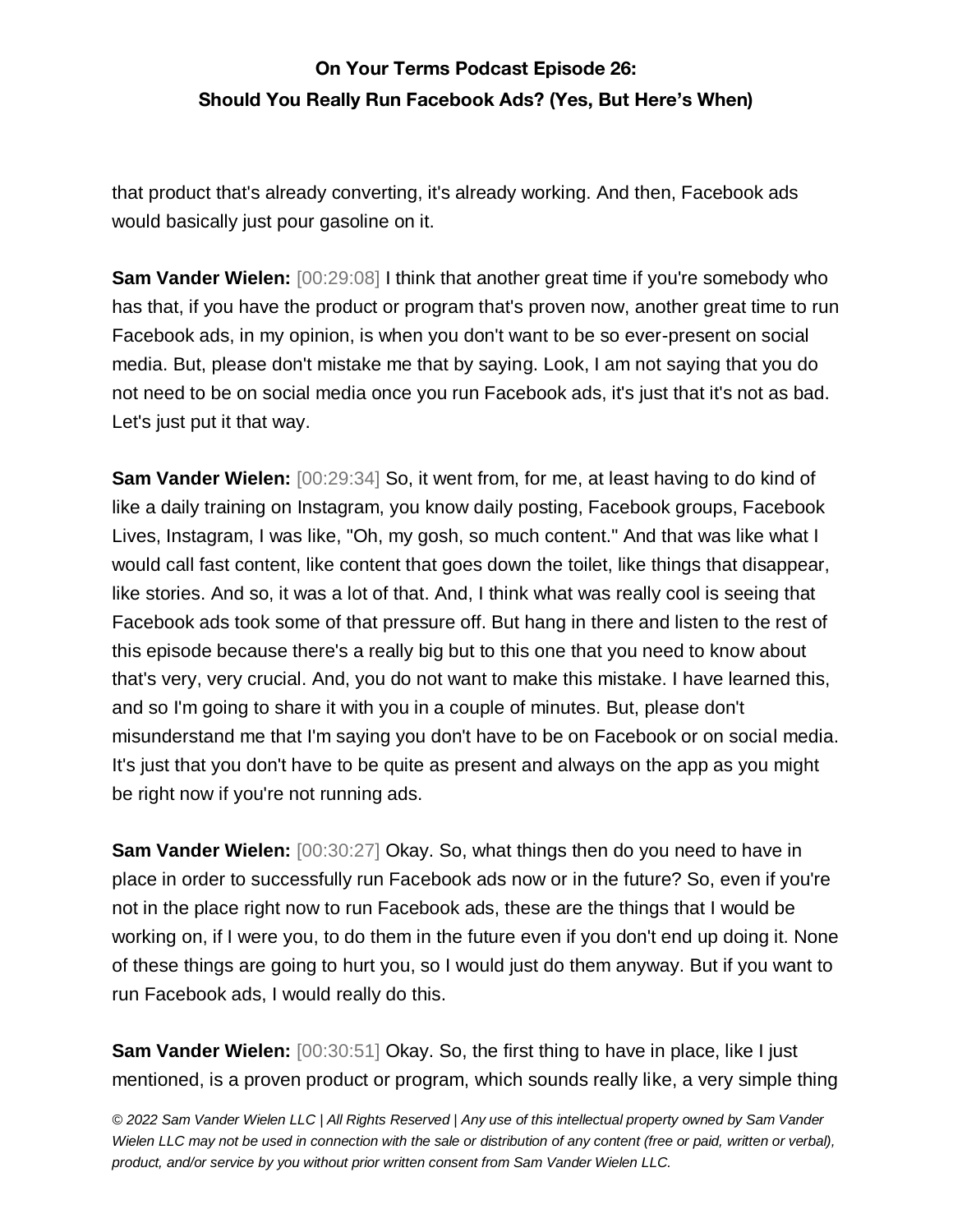to do but in fact it's very complicated. And, I broke this all down for you in episodes 13 and 14 of On Your Terms. So, I would definitely go back and listen to those episodes. But the gist of it is that you have to have a product or program that is actually helpful to people that people really like, that they get tangible results from, that you get social proof from, and that will be so clear to the right person that it will be helpful to them. So, I want you to go back and listen to episodes 13 and 14, if you haven't already, so you can learn more about creating that proven product or program because I teach you how in those episodes. But that is definitely the first thing.

**Sam Vander Wielen:** [00:31:39] The second thing you have to have in place is that you have to have some sort of process in place of getting people to then buy that product or program. If you don't have that yet, if it's just like you're just going on social media and say, "Hey, buy my product. Hey, buy my program," And, that is, you know, kind of a little bit of a system, but there should be probably a few steps before that, like some sort of freebie that leads to some sort of nurturing that then pitches your product and program automatically so that your job actually becomes about promoting the freebie all the time and getting as many people into that top of funnel freebie, and then letting them float through and purchase your product automatically. Because that's what you're going to run ads to. You're going to run ads to the freebie. You're not going to run ads to the product until they've watched the freebie.

**Sam Vander Wielen:** [00:32:23] So, it's like ad to the freebie. Someone watches the freebie or reads the freebie, engages with the freebie. Then, you serve them with what's called a sales ad, which is then when you say, hey, buy this product, only once they've been introduced to it through your freebie. Right? So, that's why it's really important to get this process down.

**Sam Vander Wielen:** [00:32:40] So, you want to work on that. If it's a sales call, then you definitely want to download my free email templates from my Pre-Qualify Before They Buy freebie. I'll drop the link below in the description. That's a three email template series that I created for you for free that gets people on your sales call for the right reasons and gets the wrong ones to cancel or reschedule. Because you want to make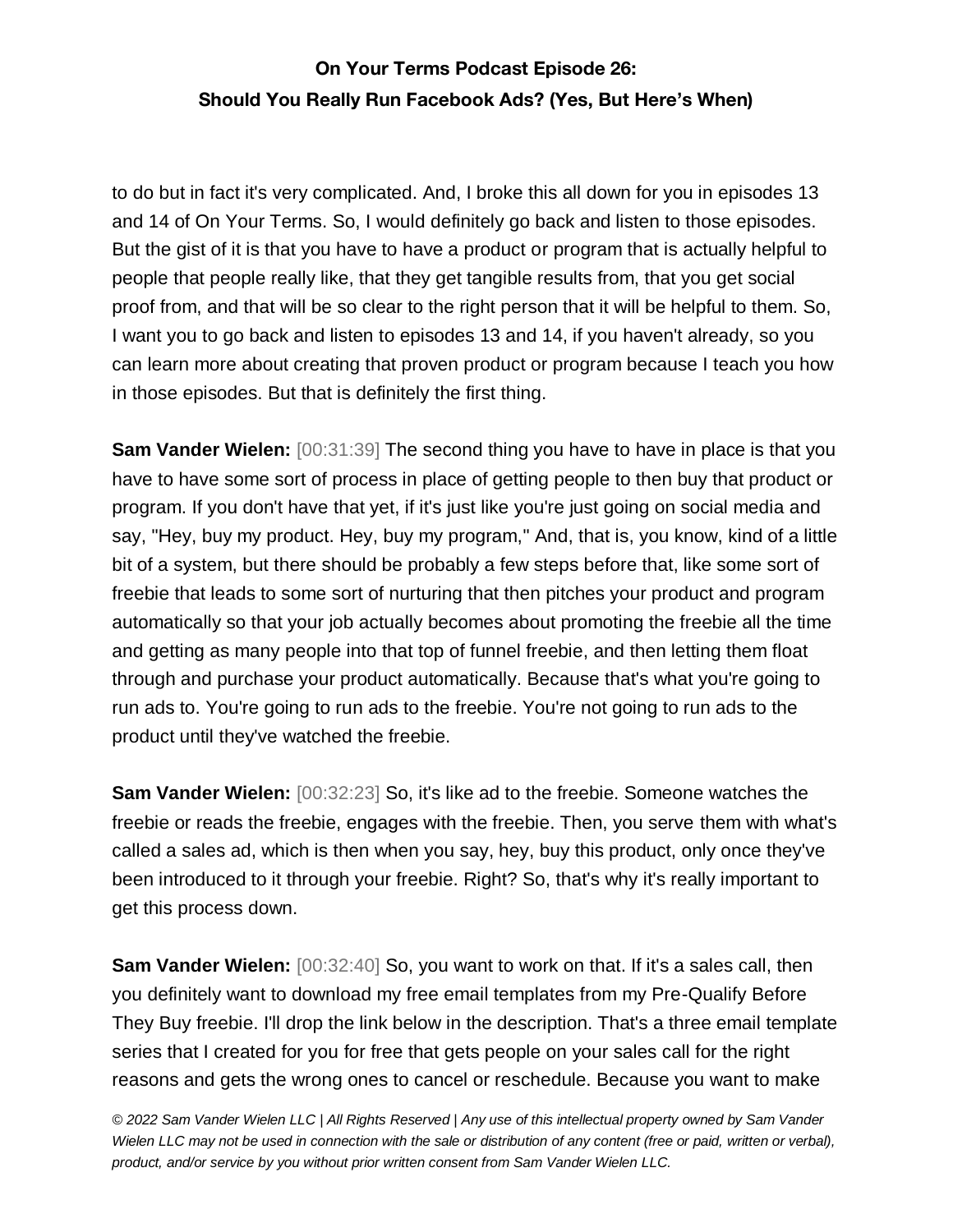sure that you're only getting on sales calls with people who you can actually help and who actually need and want your product or program. And if you're ever going to run Facebook ads to it, you definitely need this in place because you want to make sure you're not just booking a bunch of people who want a free 30 minutes or a pick-yourbrain session.

**Sam Vander Wielen:** [00:33:20] The third thing that you need in place is a free opt-in that starts to automate the purchases of that product or program that you have. Again, I'll refer you to episodes 13 and 14 of my podcast because it does help you to learn how to create that little baby funnel. This does not need to be complicated. Yes, my funnel is very complicated. It was not complicated when it started. So, you have to start somewhere and it can be very simple in the beginning.

**Sam Vander Wielen:** [00:33:45] So, you want some sort of free opt-in, whether that's a webinar or a downloadable thing, a video series, whatever it is, it doesn't really matter, except that it has to be really highly valuable and highly convertible. So, it has to do a lot of very specific things, which I talk about in episodes 13 and 14, so you want to listen to that. But essentially, you want to start working on that before the product item. So, what is going to be the thing that we're going to lead people to through these ads?

**Sam Vander Wielen:** [00:34:14] The fourth thing that you need is clear messaging and brand identity. This is essential for any business to do well no matter, whether you ever want to run Facebook ads or not. But if you want to run Facebook ads, this is going to become - like, if you don't have this down now, it's going to be one of those things that's going to be really obvious once you start to run Facebook ads. Because, first of all, a lot of people run Facebook ads and you're going to be competing with a lot of other different ads. But you're also going to get served to a lot of people who don't need what you're talking about and you're also going to get served to people who do need it. And so, your messaging and your brand identity has to be so clear that people can immediately, like, self-select essentially. It would be like, "Oh, that's for me," or "Oh, that's definitely not for me," because otherwise, you're going to get a ton of opt-ins to your stuff, and then they're not going to actually buy because it's not going to be for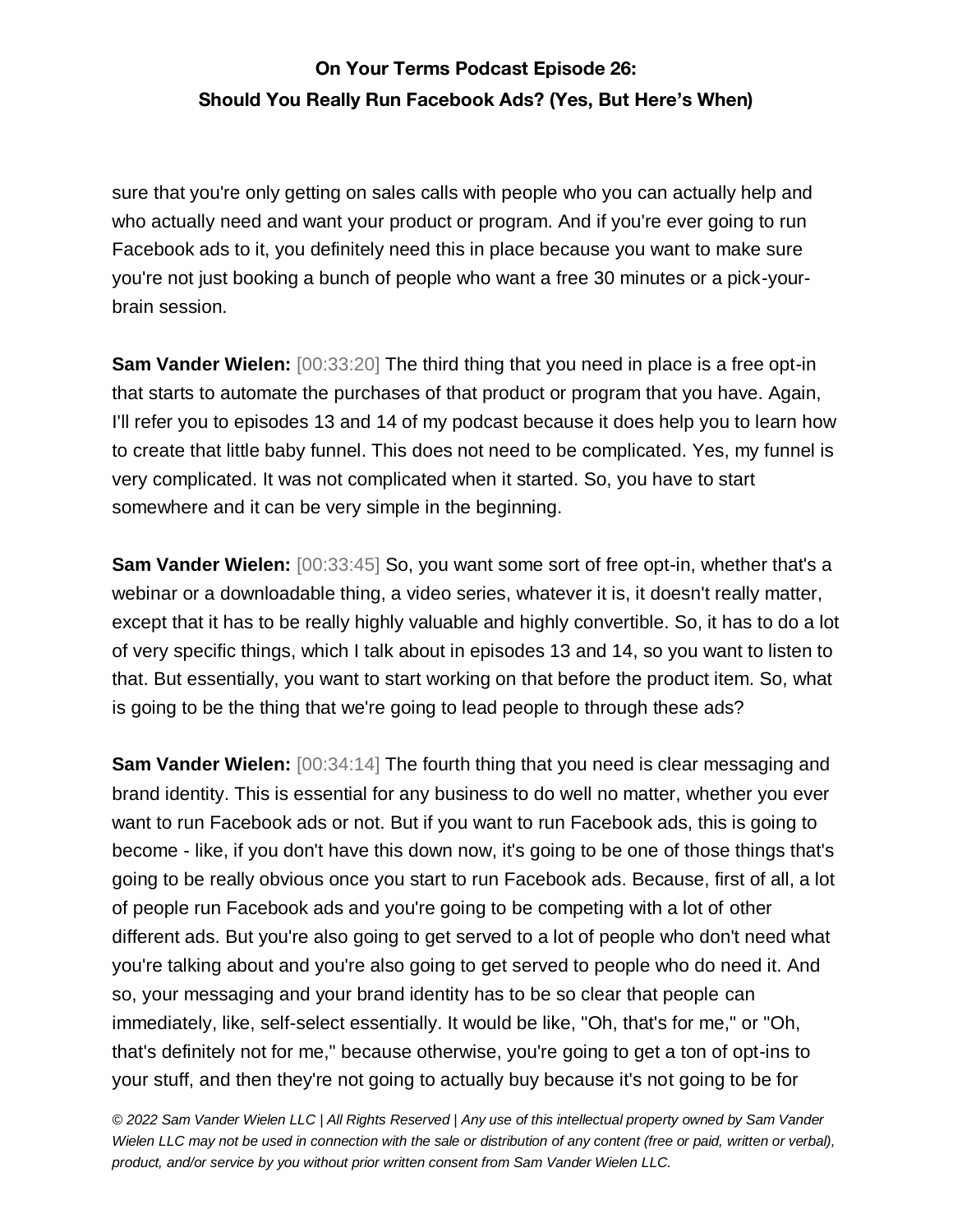them, or you're not going to have opt-ins at all because people aren't going to understand whether or not what you have to offer is for them.

**Sam Vander Wielen:** [00:35:11] So, it's really important that you get this down. The other reason is that because when you start running ads, a lot of people are going to move over to your pages, your Instagram account, your Facebook page, and they need to be able to see what you're all about when they land there. And people have the attention span, I don't even know if it's fair to goldfish anymore to, like, say that people have the attention span of goldfish because I don't even think it's that long, but it's pretty short. And so, if they end up over on your page and they're like, "What is she talking about?" "She's talking about this and that and the other thing." It needs to be very clear. You need to have a clear bio on Instagram, a clear link to get to your freebie, a clear you know, I like to see kind of like quickly what people stand for, what they don't stand for, that kind of stuff. So, you want to be really clear with this.

**Sam Vander Wielen:** [00:35:57] The fifth thing that you have to have in place is a consistent social media strategy because remember you're using social media to run ads. So, remember earlier when I said don't get it twisted, you cannot just stop doing stuff on social media just because you're running ads. Ads are not an out for you to be on social media. You're literally using social media to run ads.

**Sam Vander Wielen:** [00:36:16] So, when we run Facebook ads or Instagram ads, in particular, you know, people are seeing this Instagram ad and then they're just tapping on your profile and they're going over to your profile. I notice I get consistent follower growth when our ads are running really well. That's always a good signal to me that I'm doing something right on social media, too, because they're not only getting served with my ad, but then they're clicking over and they're saying, like, "Oh, I see the content that she's sharing. I get what she stands for," going back to number four. They see my messaging. They see my identity and they want to follow.

**Sam Vander Wielen:** [00:36:45] So, being consistent on social media is really important because you want to make sure that as people are getting served with these ads on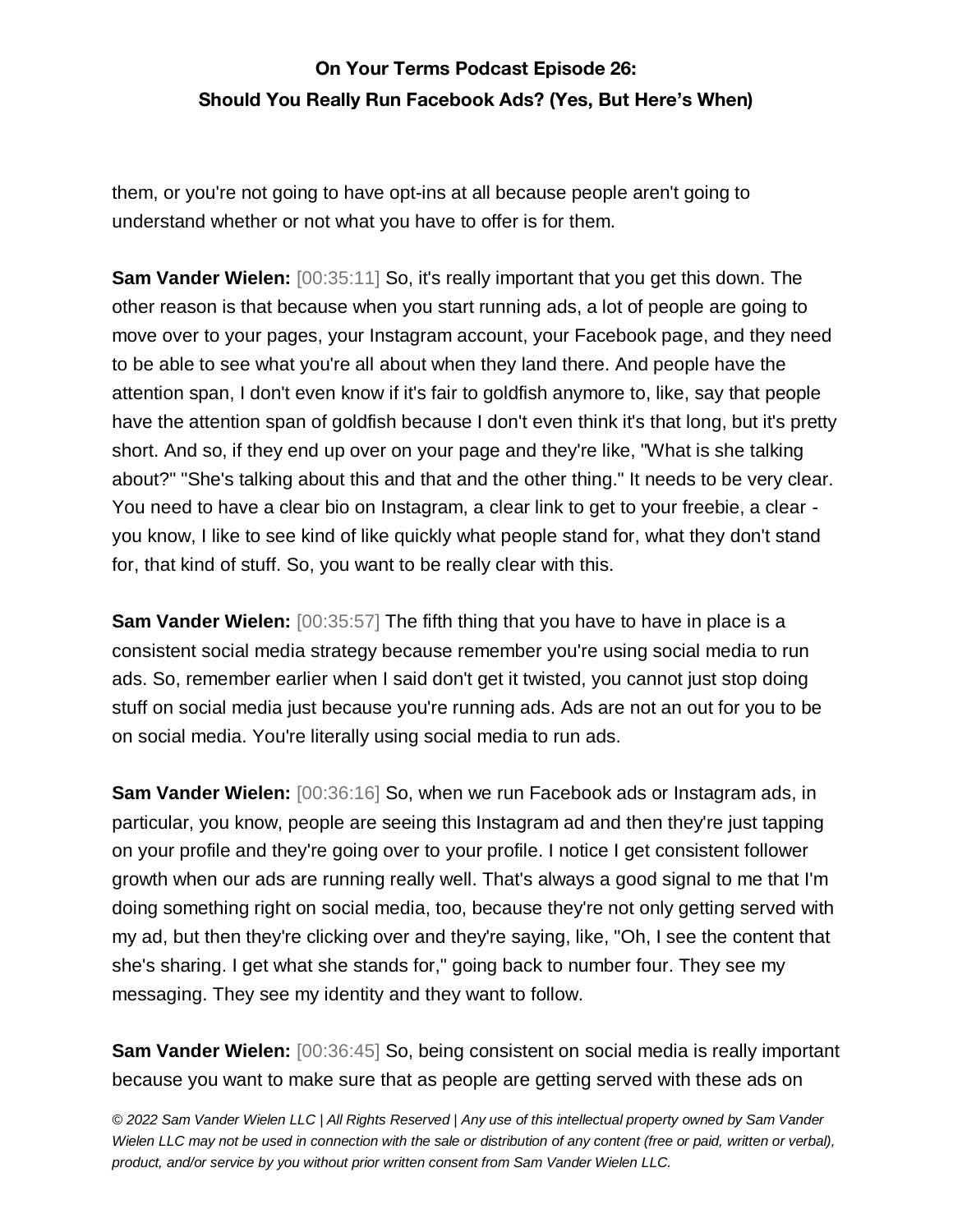social media that they're then getting brought over to an active and engaged place. They see that you're active. It's not an old account. They can see what you've been up to. I like to have something always in stories so that people can kind of feel connected right away with, like, what's going on right now, not a post that you've made three months ago. So, that's kind of my general approach to this in terms of making sure I have a consistent social media strategy.

**Sam Vander Wielen:** [00:37:20] You also have to start thinking of your social media strategy as more of like a nurturing place because people are going to get served with your ads and they are going to click over to your profile and your ads are going to be constantly going out to all these new and different people. It might even go out to the same person a couple of times who hasn't decided to follow or hasn't decided to opt-in to your funnel. And, I like to think of my social media strategy as being the second piece. It's like the second layer that steps in and nurtures them so that when they do click over, they see all this different stuff that's going on in my world, whether it's podcast episodes or a live legal workshop, or something like that. So, it's really important for number five to have that consistent social media strategy.

**Sam Vander Wielen:** [00:38:04] Number six is that it is crucial. If you ever want to be successful with Facebook ads, that you invest in creatives and visuals and good copy for the ads themselves. So, This is not something that I would necessarily recommend doing yourself and the copy, in particular, I would not recommend writing yourself. A lot of copywriters will write Facebook ad copy so you can ask them if that's a service that they offer.

**Sam Vander Wielen:** [00:38:28] But it's really, really helpful because the language is so like - the amount of copy is so short most of the time that you really need to get to the point. Like, we even run short ads and then long-form ads because sometimes people are just reading the first line or second line. Sometimes it's just like a little quick hit. Other times it's like we want to tell them a story. So, there's a lot of strategy behind all of this. It's not random. Nothing that you see is random, at least in my business. And so,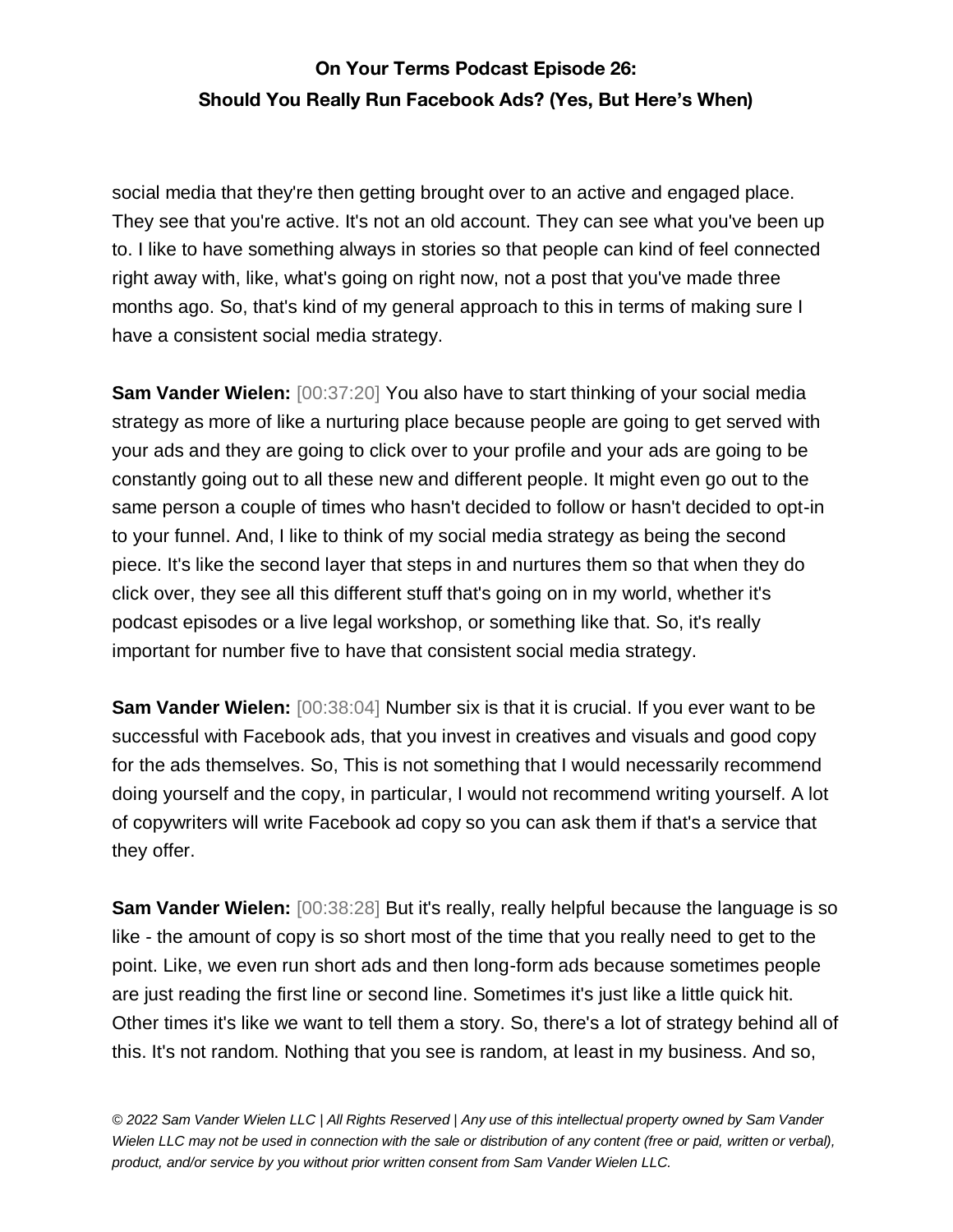it's really important that you have somebody who understands that nuance and can really, like, pack a punch with their words, even if it's only in a few sentences.

**Sam Vander Wielen:** [00:39:06] The other part of that is the creatives and the visuals. That's where it's - I think a lot of people try to DIY this, and that tends to be where it goes a little bit wrong. So, first of all, at least in my opinion and in my business, videos are performing better overall than things like a static image, right?

**Sam Vander Wielen:** [00:39:26] So, I think for any of us who have been in online business for a little while, we were kind of used to the Canva era of just creating, you know, a tile-looking thing that's just like free workshop, five steps to legally protecting and growing on them. Like, it was just kind of flat, right? And, I think that now we're really - we have been experimenting for a long time now with a bit more playful strategy, video, music, like all different kinds of stuff, moving - things that are moving, attentiongrabbing. Refer back to everything I've said in this entire episode about not only people's attention span being not that amazing, but also to them getting hit with all these different ads, having a million things on their mind, you know global pandemics. There's just a lot going on.

**Sam Vander Wielen:** [00:40:09] So, we have to do what we can to stand out but to also show parts of our personality. So, again, I like to show that you might pre-judge me as thinking I'm like dorky and stuffy, and I'm, you know, relatively dorky, but I can actually throw it out.

**Sam Vander Wielen:** [00:40:24] So, I think that, you know, it's important to show the parts of your personality through the ads and show people what you're about. Maybe break some of those stereotypes about your industry, about your business, about who you are, or whatever, and just show a little bit of your uniqueness. And I think you can do that, in particular, in the creatives and the visuals.

**Sam Vander Wielen:** [00:40:44] Number seven. Have a clear vision in mind of what you are here to use ads for. So, it's really important that you are clear about what your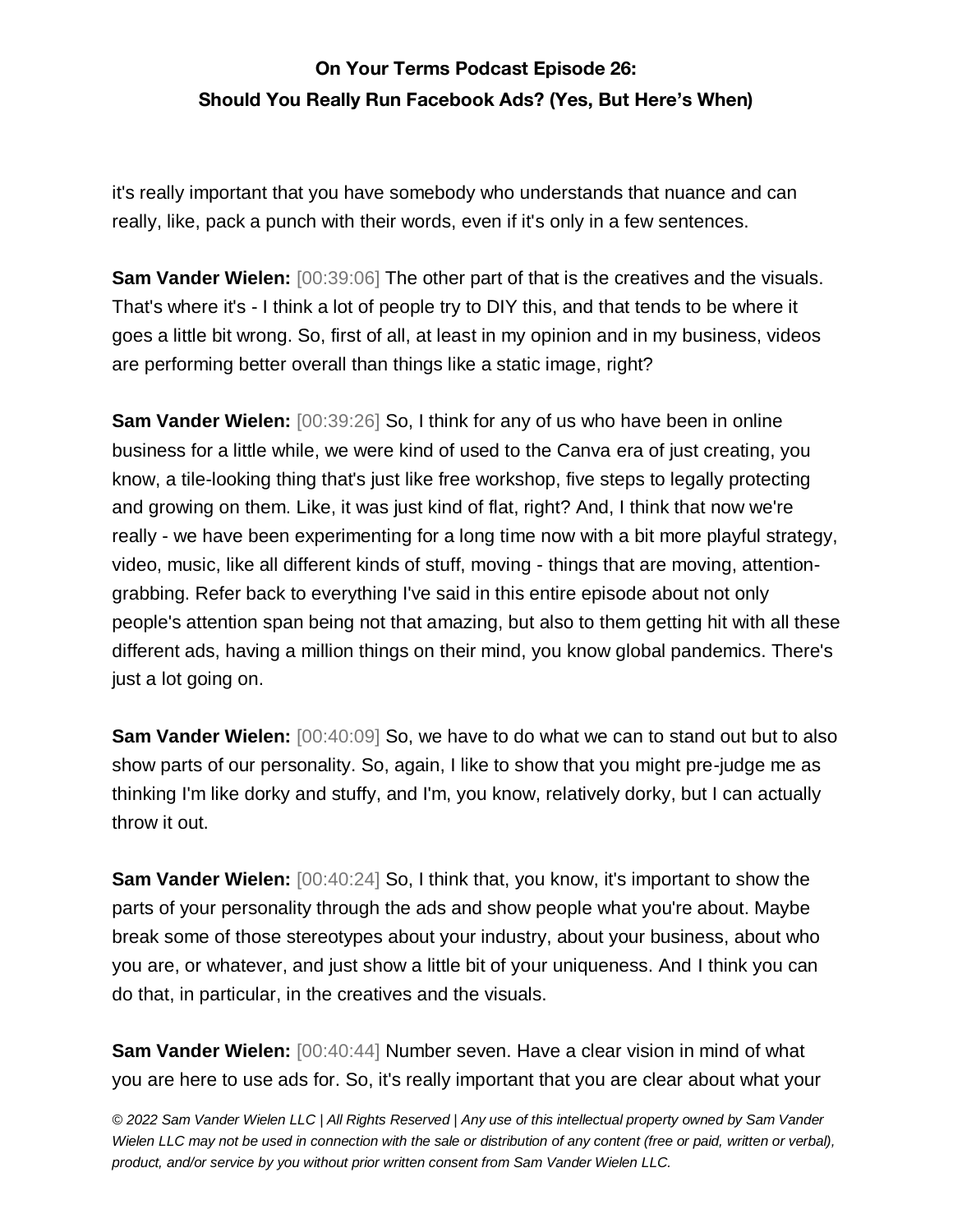ads are for. So, I talked a little bit earlier about the different kinds of ads and the reasons that you can run ads. But are you doing this for visibility, for nurturing your current audience? Are you trying to build up opt-ins or are you trying to build your email list? Are you trying to make more sales? Are you trying to just grow your audience for some other reason? I think it's really important to get very clear in any good Facebook ads team or manager that you speak with is going to, like, spend most of their time getting really, really clear on your goals and your vision first and before creating any sorts of campaigns. But that is, for sure, a very important part of this process.

**Sam Vander Wielen:** [00:41:29] Number eight. I highly recommend, when you can, to work with a professional, a Facebook ads expert. Because, first of all, I hope that they would help you with copy and visuals if they have more of an agency or a team, but also because the landscape of Facebook ads is constantly changing and evolving. Again, I don't mind this so much. I like things being kind of, like, diverse and fun and, like, switching things up, and I feel like I'm always on my toes with ads. That doesn't really bother me. Don't get me wrong. I have my days where I complain to all my friends. But overall, I think that's why if you tried to DIY this yourself, I would be a little nervous.

**Sam Vander Wielen:** [00:42:05] I'm also very nervous in general in our line of work of, like, you're just trying to be too many things at once, right? You're already going to be a million things at once. You're going to be your copywriter and your part-time web designer and you're, like, you're the coach, right, or you're the creative. And so, you're already so many different things. I get worried about you trying to be your own lawyer and your own accountant and your own Facebook ad specialist and your own this and that and the other thing. It's a lot, right, especially with something that's constantly changing, something that's highly specialized. And there are people who spend their whole day and their whole careers doing this.

**Sam Vander Wielen:** [00:42:42] And so, I get that that is a luxury and a privilege. It is not one that I could have swung for a very long time. And so, that was another reason why I waited. I never wanted to do it myself. I didn't want to take on learning how to do Facebook ads because I knew if I did, I would never stop because it would be so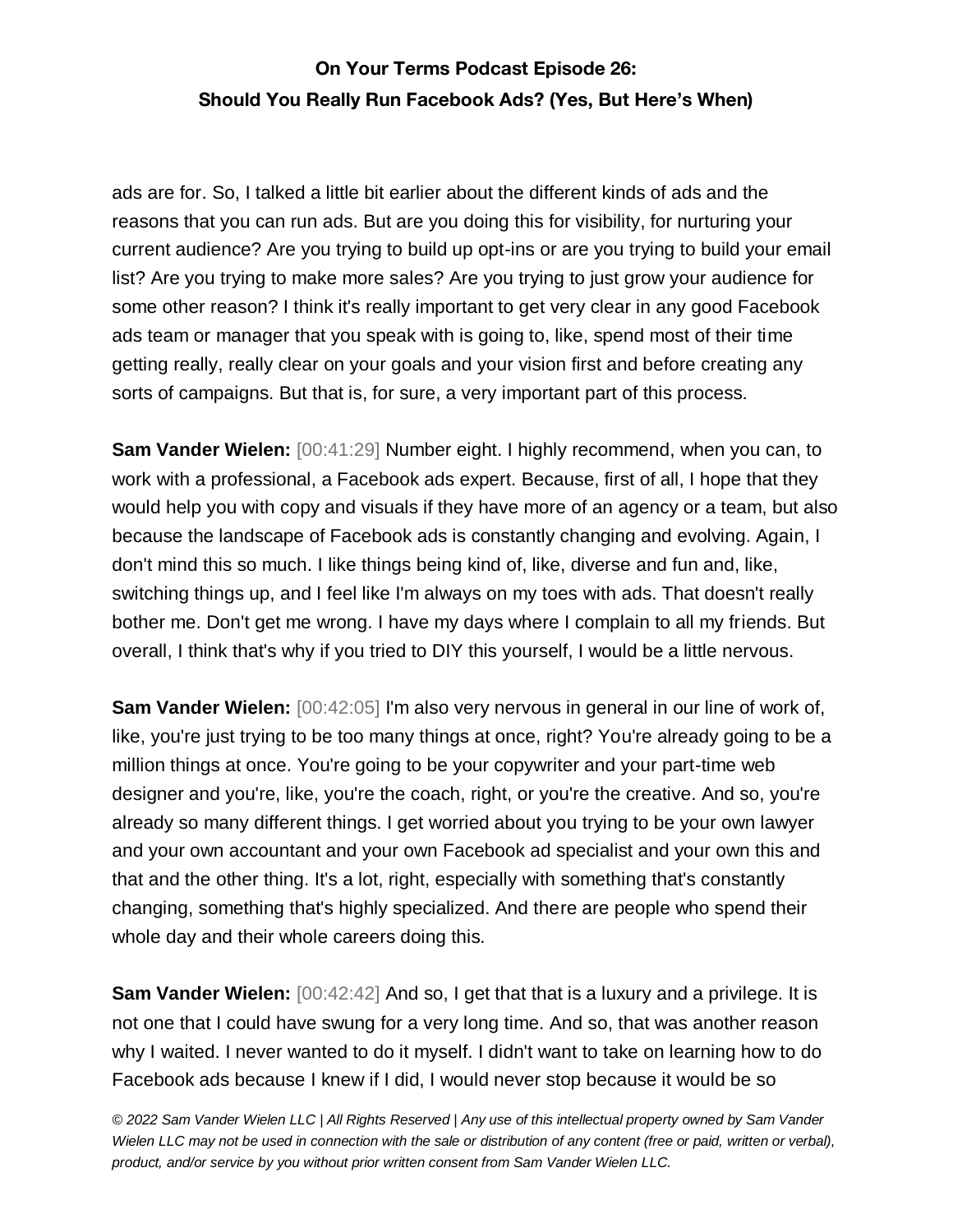interesting to me. But I can't do that, right? As a CEO, I have to work on my products and I have to serve my customers and I have to be the marketing person.

**Sam Vander Wielen:** [00:43:07] So, it's really important that, you know, you remember this and that. If that means that you wait and do it right, in my opinion, it would be worth it. That's what I did. I waited until I could.

**Sam Vander Wielen:** [00:43:21] Now, I just want to give you one little note about that, because I remembered this as I was saying it. I did not start running Facebook ads when I was, like, super jazzed about throwing thousands of dollars out the window. That was never - I don't know that I still am but, you know - or taking a gamble. I felt like it was a gamble at that point. And so, one of the reasons that I waited, this is actually a very important point. Very important. Okay, listen up. Let's listen up. Okay.

**Sam Vander Wielen:** [00:43:48] You want to invest in Facebook ads when it's an experiment that you can afford to experiment in. It is not going to sink your business. It's not going to harm you financially. Will it be a hit if you lost the money? Of course, I'm not - no, I mean, like, who's at - and other than like Apple, I don't know who's that like a place that no one cares about that. So, of course, I thought about when I was investing a few thousand dollars in the beginning, I was like, "Oh man, this would hurt." It also wouldn't have derailed me one little moment. I would have kept going.

**Sam Vander Wielen:** [00:44:17] So, it would have been like, that sucks. I would have shed some tears. I would have complained about it. I would have been upset. But it would not have impacted my business. I would have been able to continue operating. I did not dip into operating expenses. I was able to pay my taxes. I was able to pay my team members. So, like, all those things were true. And I think that's a really important thing to remember because a lot of times these horror stories that you do hear about people, it's because they kind of took a bet on Facebook ads and lost. And so, you don't want to go to the casino with your last dollar and hope to turn it into a million, right? So, that's not a strategy. That's desperation. And so, we don't want to be there. If that is the place that you're at where, like, this would crush your business or it would really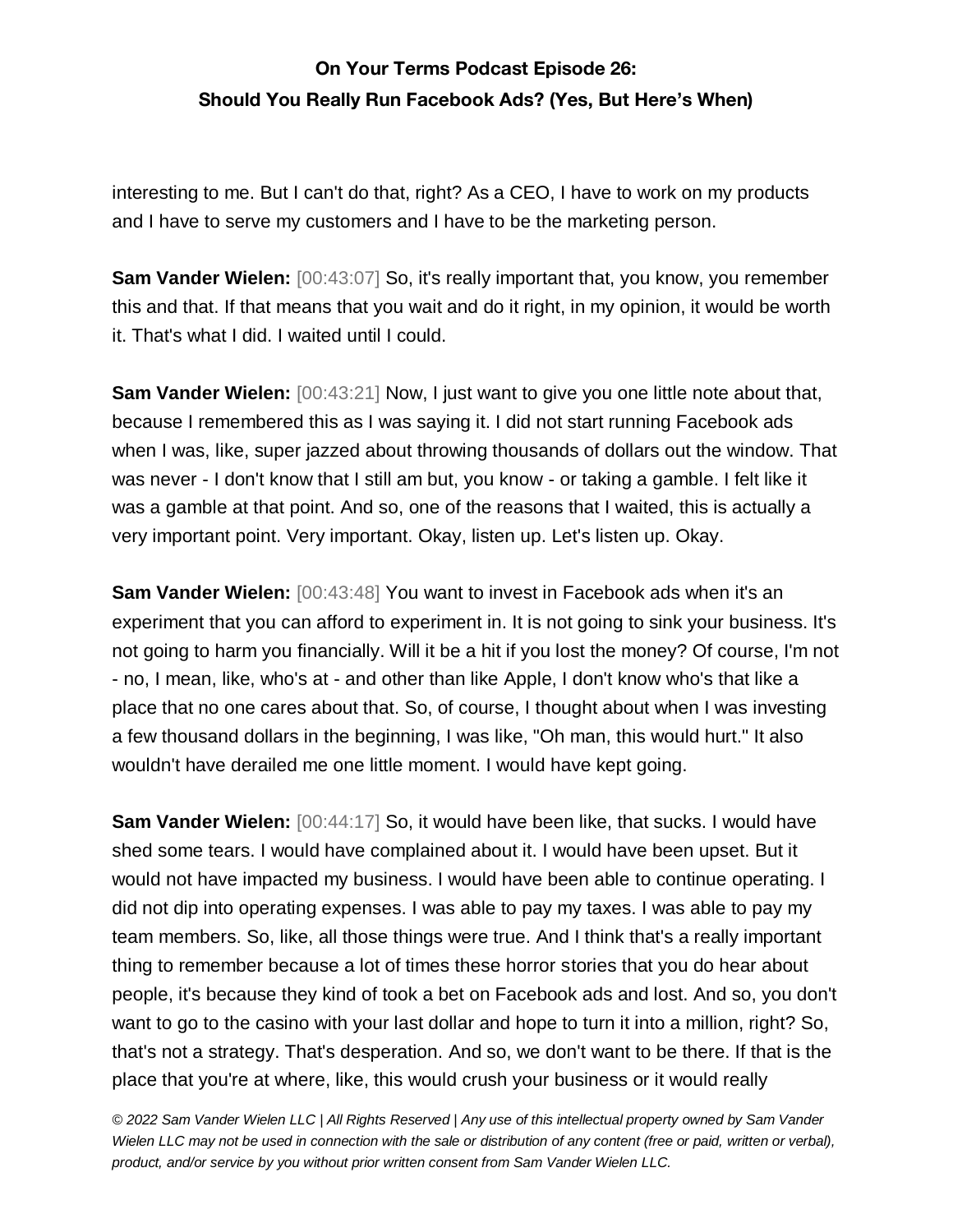financially harm your business, we want to work on strengthening the foundation of your business first. Then, you're not in a place for Facebook ads yet, which is okay.

**Sam Vander Wielen:** [00:45:14] I also just want to normalize this more that I waited, I don't know what, four, almost four years to invest in Facebook ads. So, and again, it was a choice. It's not mandatory. It's like I just decided because I was interested. I knew my funnel was working really well. And so I thought, I guess I could get this to more people, right? Like, Facebook can get this to more people than I could, standing here on Instagram every day.

**Sam Vander Wielen:** [00:45:39] My dad was also sick and I was half the time in the hospital with him and sitting there with him at chemo. And I was like, I don't feel like, you know, having to be like, "Hey, guys, here are three things you need to know about your website policies every single day." I wanted to do that. I love what I do, and I love talking about what I teach about. But it wasn't possible for me. It still is not possible for me to do that every day. I'm not in the mood half the time.

**Sam Vander Wielen:** [00:46:04] So, I wanted to see if Facebook ads could help alleviate some of that, and that is exactly what it did for me. But it's a choice. It's just a form of advertisement. Like, I kind of want to take away some of the power from all of this. You know, it's a choice. It's an experiment. And it's okay. It's going to be okay. If you don't do it, you're still going to be okay. It's okay. Right?

**Sam Vander Wielen:** [00:46:27] So, last but not least, the very end, this kind of goes to what I'm - what I was just saying. The ninth thing that you need to have in place, last but not least, is a scientist attitude. I talk about this so often. I think having a scientist attitude as an online business person, in general, is so important. But having a scientist attitude is essential if you ever want to run Facebook ads or are running Facebook ads because this shit is going to be experimental, my friend. It's experimental.

**Sam Vander Wielen:** [00:46:58] Ads take time. Sometimes they don't work great in the beginning, but then they start to work great, sometimes they work great, and then they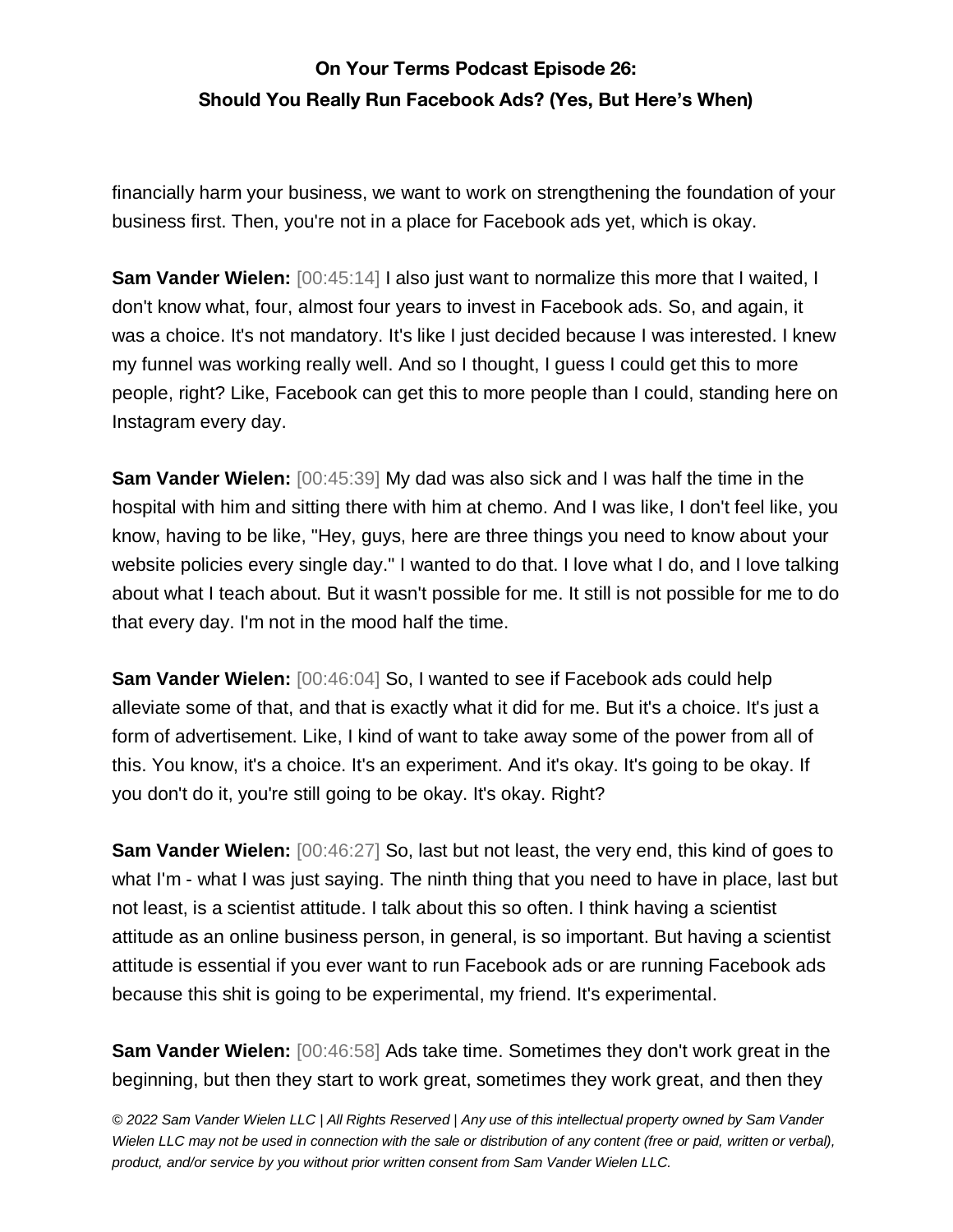slow down and then they work great again. There are bumps along the way, right? And it's okay. It's okay. It's all an experiment, and it's also an optional experiment. You don't need to. If the stress of doing this doesn't work for you, don't do it. Build up your business in another way. You know, build up your SEO, build up the foundation of your business, build up your SEO, have an SEO-driven, evergreen-driven content strategy, and work on your funnel.

**Sam Vander Wielen:** [00:47:29] I mean, I could have been very happy just running my business the way that I was. I was making plenty. I was very comfortable. Things were very simple. It was fine, right? I just have, like, really large ambition for this business. That's not totally possible with me just screaming about it every day on Instagram. So, that was why I went into it. I waited until it wasn't going to wreck my business. I'm so glad that I did. I have had this experimental attitude the whole way. And, I think it served me really well.

**Sam Vander Wielen:** [00:47:59] So, those are the nine things that I would have in place if I were to run Facebook ads now or in the future.

**Sam Vander Wielen:** [00:48:05] I'm so curious what you took away from this episode. I'm curious if, like, I changed your mind about something, if I brought something to your attention that you hadn't thought of before. Maybe if you even came to some sort of decision in this episode, I hope you'll send me a DM on Instagram, @samvanderwielen on Instagram, and you'll let me know what that was. I would love to know what your takeaway was from this episode. But until then, until I hear from you and my DMs, I will chat with you next week. Thank you so much for listening to this episode of On Your Terms.

**Sam Vander Wielen:** [00:48:39] Thanks so much for listening to the On Your Terms Podcast. Make sure to follow on Apple Podcasts, Spotify, or wherever you like to listen to podcasts. You can also check out all of our podcast episodes, show notes, links, and more at samvanderwielen.com/podcast. You can learn more about legally protecting your business and take my free legal workshop, Five Steps To Legally Protect And